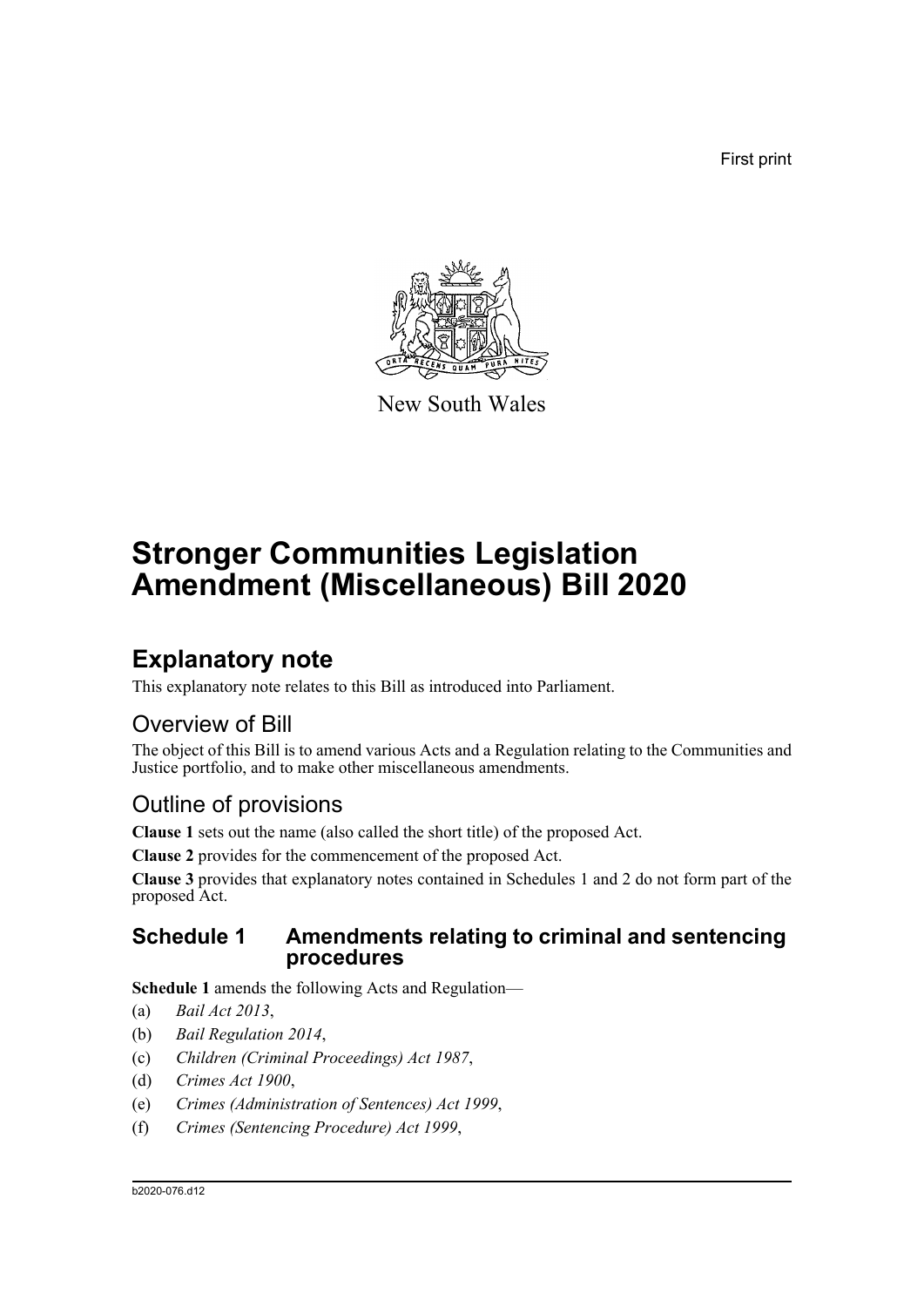- (g) *Criminal Appeal Act 1912*,
- (h) *Criminal Procedure Act 1986*,
- (i) *Evidence (Audio and Audio Visual Links) Act 1998*,
- (j) *Supreme Court Act 1970*.

### **Schedule 2 Miscellaneous amendments**

**Schedule 2** amends the following Acts—

- (a) *Children and Young Persons (Care and Protection) Act 1998*,
- (b) *Children's Guardian Act 2019*,
- (c) *Contract Cleaning Industry (Portable Long Service Leave Scheme) Act 2010*,
- (d) *Interpretation Act 1987*,
- (e) *Mental Health and Cognitive Impairment Forensic Provisions Act 2020*,
- (f) *Stronger Communities Legislation Amendment (Courts and Civil) Act 2020*,
- (g) *Victims Rights and Support Act 2013*.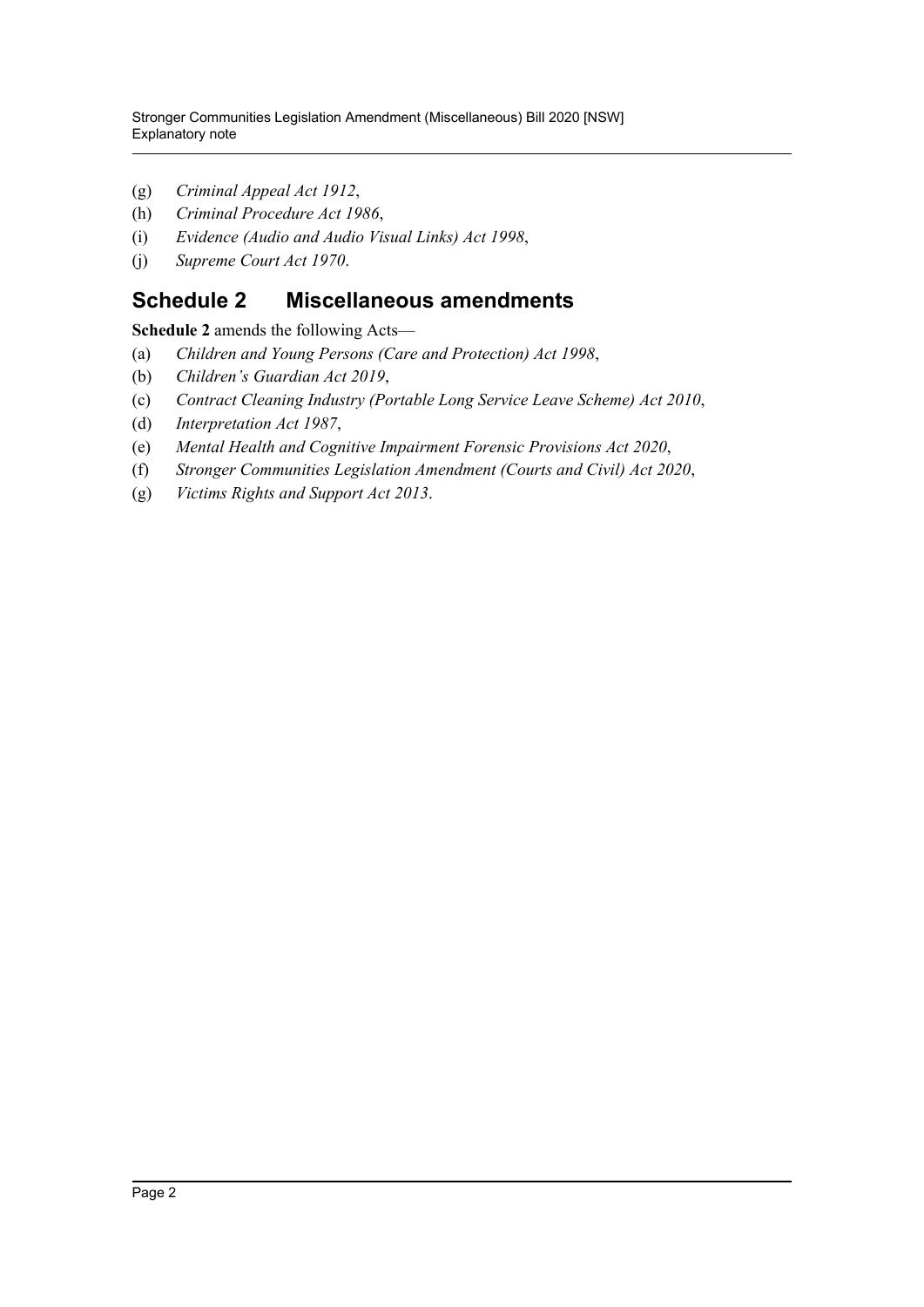First print



New South Wales

## **Stronger Communities Legislation Amendment (Miscellaneous) Bill 2020**

## **Contents**

|            |                                                           | Page |
|------------|-----------------------------------------------------------|------|
|            | Name of Act                                               |      |
|            | Commencement                                              | ◠    |
|            | <b>Explanatory notes</b>                                  |      |
| Schedule 1 | Amendments relating to criminal and sentencing procedures |      |
| Schedule 2 | <b>Miscellaneous amendments</b>                           | 12   |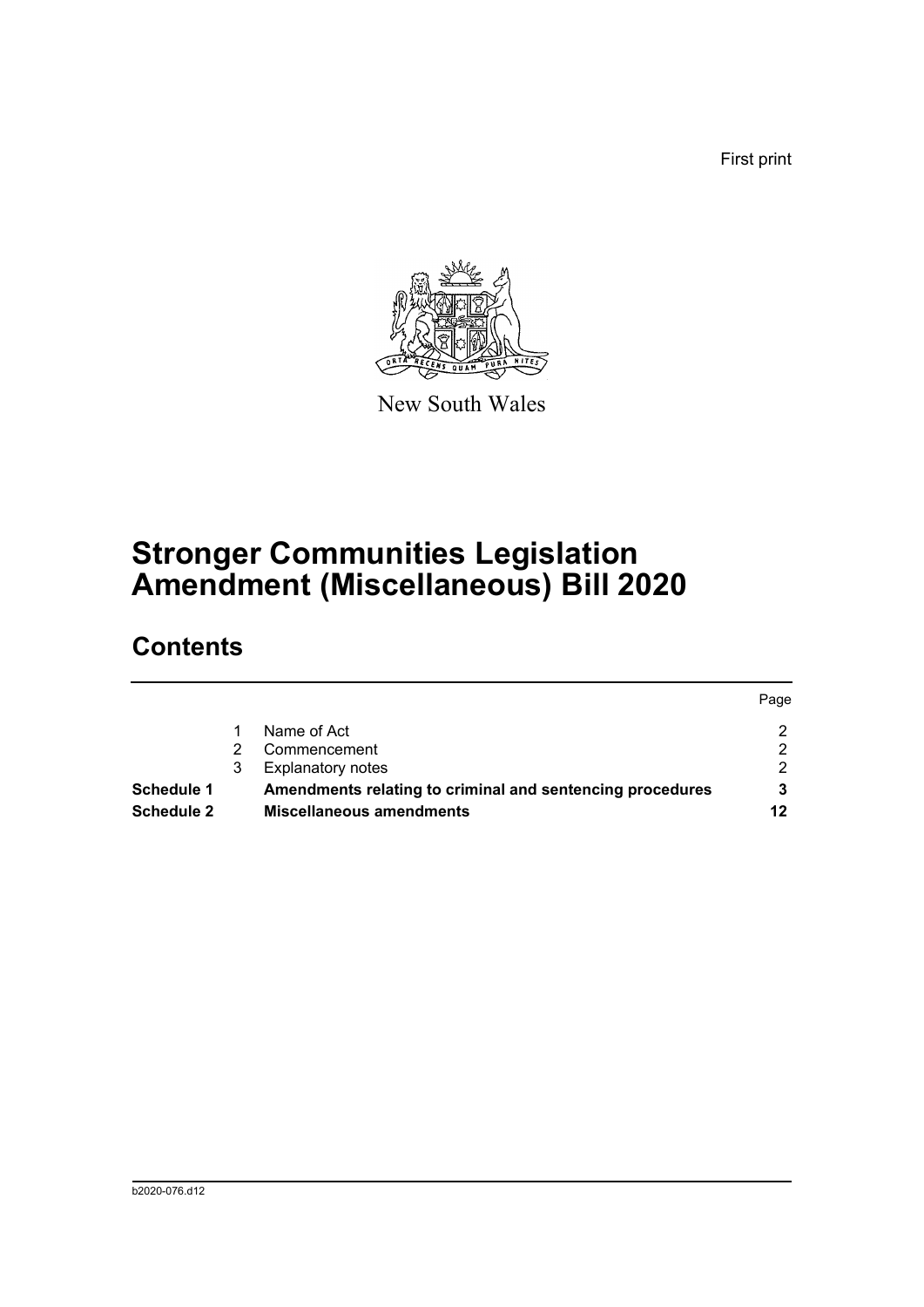

New South Wales

## **Stronger Communities Legislation Amendment (Miscellaneous) Bill 2020**

No , 2020

### **A Bill for**

An Act to amend various Acts and a Regulation relating to the Communities and Justice portfolio; and for other purposes.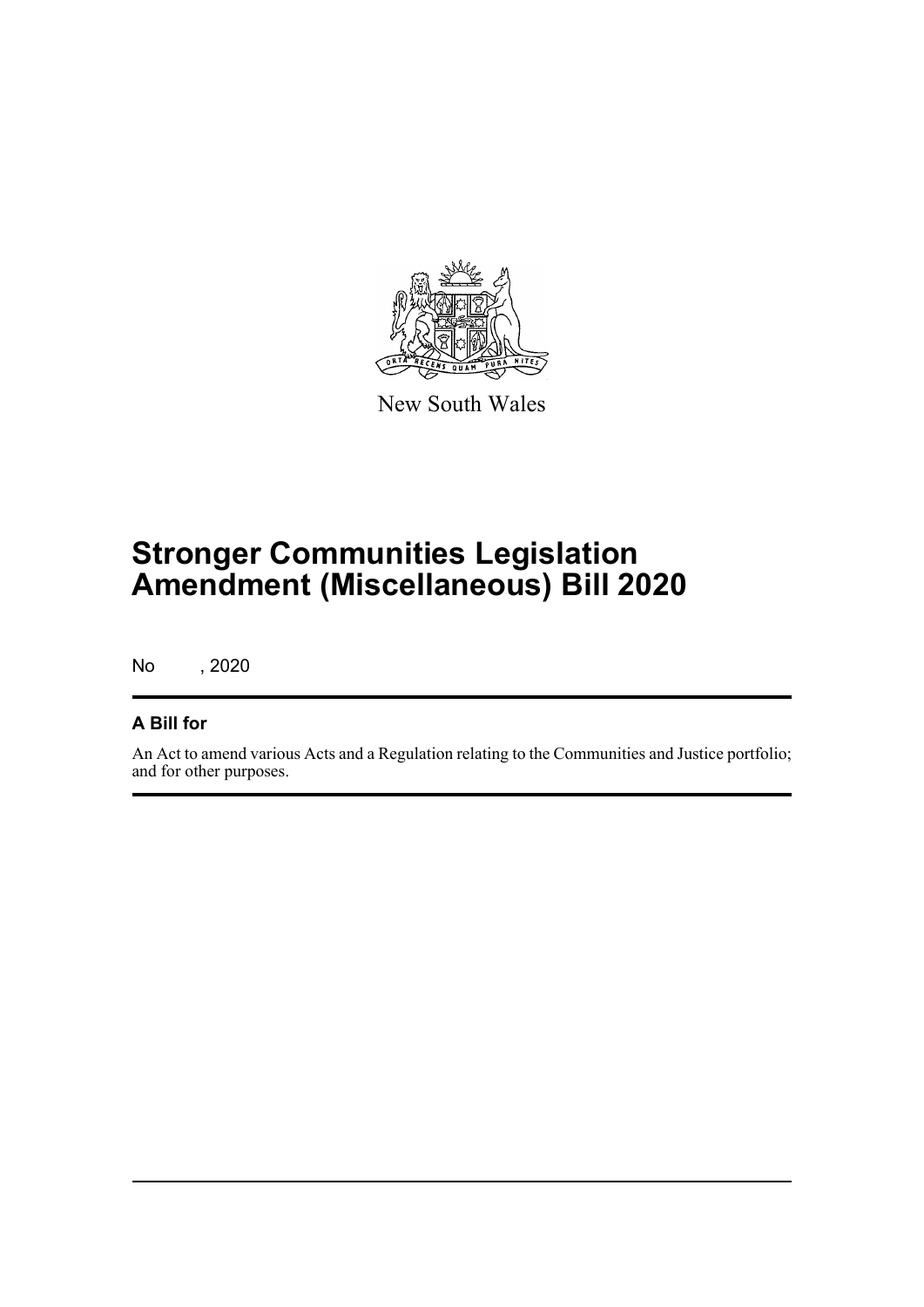Stronger Communities Legislation Amendment (Miscellaneous) Bill 2020 [NSW]

<span id="page-4-2"></span><span id="page-4-1"></span><span id="page-4-0"></span>

|   |     | The Legislature of New South Wales enacts-                                                                                 |                     |
|---|-----|----------------------------------------------------------------------------------------------------------------------------|---------------------|
| 1 |     | Name of Act                                                                                                                | 2                   |
|   |     | This Act is the Stronger Communities Legislation Amendment (Miscellaneous)<br>Act 2020.                                    | 3<br>4              |
| 2 |     | <b>Commencement</b>                                                                                                        | 5                   |
|   | (1) | This Act commences on the date of assent to this Act except as provided for in<br>subsections $(2)$ – $(4)$ .              | 6<br>$\overline{7}$ |
|   | (2) | Schedule 1.8[8] commences on 1 March 2021.                                                                                 | 8                   |
|   | (3) | Schedule $1.8[9]$ –[13] commence on a day or days to be appointed by proclamation.                                         | 9                   |
|   | (4) | Schedule 2.2 <sup>[1]</sup> commences on the expiry of Schedule 4, clause 2 to the <i>Children's</i><br>Guardian Act 2019. | 10<br>11            |
| 3 |     | <b>Explanatory notes</b>                                                                                                   | 12                  |
|   |     | The matter appearing under the heading "Explanatory note" in Schedules 1 and 2<br>does not form part of this Act.          | 13<br>14            |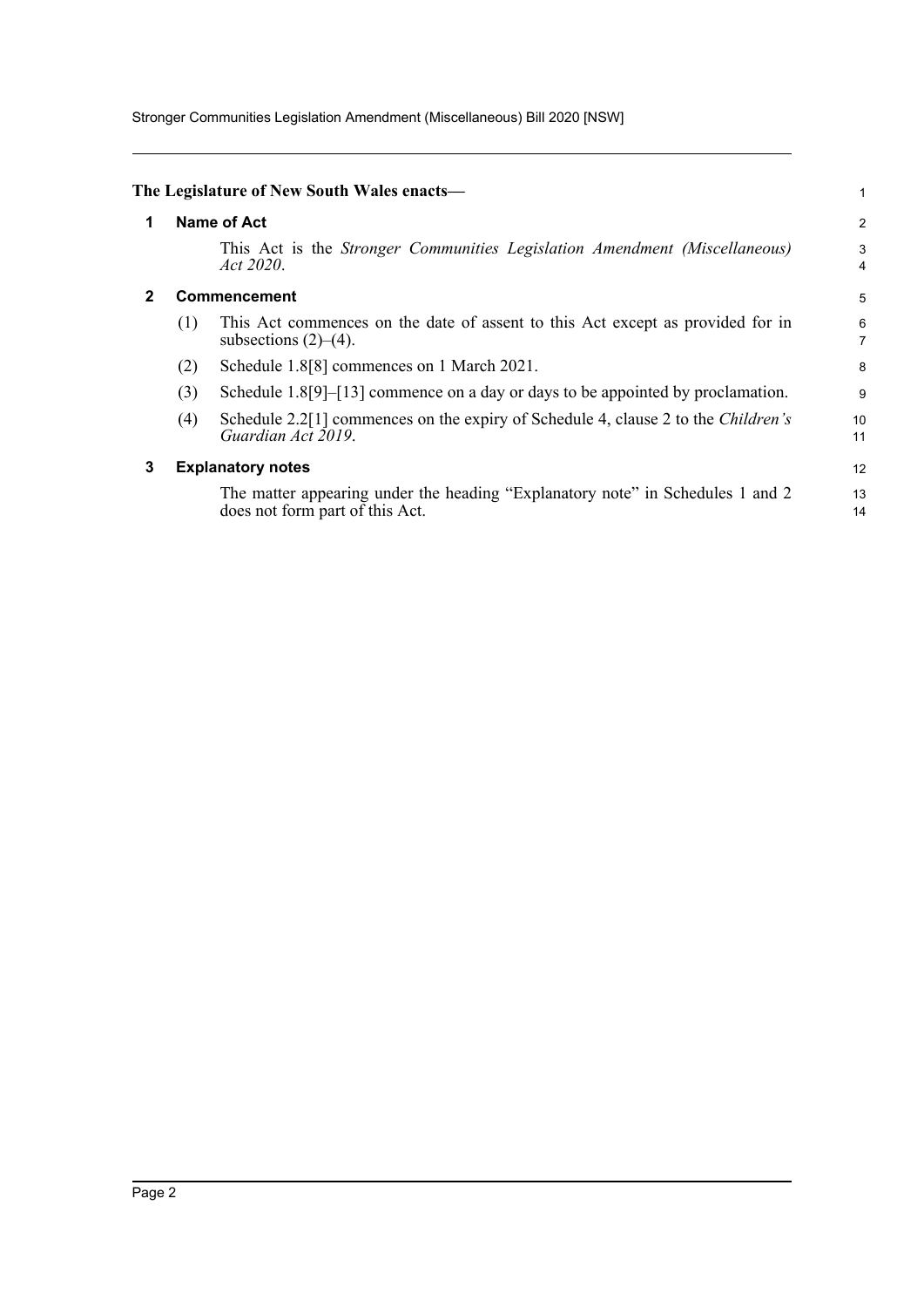<span id="page-5-0"></span>

|       | <b>Schedule 1</b>                         | Amendments relating to criminal and sentencing<br>procedures                                                                                                                                                                                                                                                                                                                                                                                                                                            | 1<br>$\overline{2}$        |
|-------|-------------------------------------------|---------------------------------------------------------------------------------------------------------------------------------------------------------------------------------------------------------------------------------------------------------------------------------------------------------------------------------------------------------------------------------------------------------------------------------------------------------------------------------------------------------|----------------------------|
| 1.1   | <b>Bail Act 2013 No 26</b>                |                                                                                                                                                                                                                                                                                                                                                                                                                                                                                                         | 3                          |
| $[1]$ | <b>Section 4 Definitions</b>              |                                                                                                                                                                                                                                                                                                                                                                                                                                                                                                         | 4                          |
|       | in section $4(1)$ .                       | Omit "or the Children's Court" from paragraph (a) of the definition of <i>authorised justice</i>                                                                                                                                                                                                                                                                                                                                                                                                        | 5<br>6                     |
| $[2]$ |                                           | Section 4(1), definition of "authorised justice"                                                                                                                                                                                                                                                                                                                                                                                                                                                        | 7                          |
|       | Insert after paragraph $(a)$ —            |                                                                                                                                                                                                                                                                                                                                                                                                                                                                                                         | 8                          |
|       | (a1)                                      | a Children's Registrar, or other Registrar of the Children's Court, under<br>the Children's Court Act 1987, or                                                                                                                                                                                                                                                                                                                                                                                          | 9<br>10                    |
| $[3]$ |                                           | Section 40 Stay of release decision if detention sought                                                                                                                                                                                                                                                                                                                                                                                                                                                 | 11                         |
|       |                                           | Omit section $40(1)$ . Insert instead—                                                                                                                                                                                                                                                                                                                                                                                                                                                                  | 12                         |
|       | (1)                                       | A decision of a court or authorised justice to grant bail or dispense with bail<br>for a serious offence is stayed if—                                                                                                                                                                                                                                                                                                                                                                                  | 13<br>14                   |
|       |                                           | a bail decision for the offence, other than a bail decision under section<br>(a)<br>54, has not previously been made by a court or authorised justice, and                                                                                                                                                                                                                                                                                                                                              | 15<br>16                   |
|       |                                           | a police officer or Australian legal practitioner appearing on behalf of<br>(b)<br>the Crown immediately-                                                                                                                                                                                                                                                                                                                                                                                               | 17<br>18                   |
|       |                                           | informs the court or authorised justice that a detention application<br>(i)<br>is to be made to the Supreme Court, and                                                                                                                                                                                                                                                                                                                                                                                  | 19<br>20                   |
|       |                                           | provides the court or authorised justice with a copy of the written<br>(i)<br>approval of an authorised officer or the Director of Public<br>Prosecutions to make a detention application to the Supreme<br>Court if bail is granted or dispensed with.                                                                                                                                                                                                                                                 | 21<br>22<br>23<br>24       |
|       | <b>Explanatory note</b>                   |                                                                                                                                                                                                                                                                                                                                                                                                                                                                                                         | 25                         |
|       |                                           | Item [2] of the proposed amendments provides that Children's Registrars, and other Registrars of the<br>Children's Court, may exercise the functions of an authorised justice under the Bail Act 2013. Item [1]<br>makes a consequential amendment.                                                                                                                                                                                                                                                     | 26<br>27<br>28             |
|       |                                           | Item [3] removes from the Bail Act 2013 a limitation on the stay of a decision to grant bail or dispense<br>with bail. At present, a stay of the decision can only occur on the first appearance by an accused<br>person before a court or authorised justice. Instead, the stay will operate if a bail decision for the<br>offence, other than a decision made by a court or authorised justice of its own motion to refuse bail<br>or affirm a decision to refuse bail, has not previously been made. | 29<br>30<br>31<br>32<br>33 |
| 1.2   | <b>Bail Regulation 2014</b>               |                                                                                                                                                                                                                                                                                                                                                                                                                                                                                                         | 34                         |
|       | <b>Clause 3 Definitions</b>               |                                                                                                                                                                                                                                                                                                                                                                                                                                                                                                         | 35                         |
|       |                                           | Omit paragraph (f) from the definition of registrar of a court in clause $3(1)$ .                                                                                                                                                                                                                                                                                                                                                                                                                       | 36                         |
|       | Insert instead-                           |                                                                                                                                                                                                                                                                                                                                                                                                                                                                                                         | 37                         |
|       |                                           | (f)<br>a Children's Registrar, or other Registrar of the Children's Court, under<br>the Children's Court Act 1987.                                                                                                                                                                                                                                                                                                                                                                                      | 38<br>39                   |
|       | <b>Explanatory note</b><br>this Schedule. | The proposed amendment is consequential on a proposed amendment to the Bail Act 2013 made by                                                                                                                                                                                                                                                                                                                                                                                                            | 40<br>41<br>42             |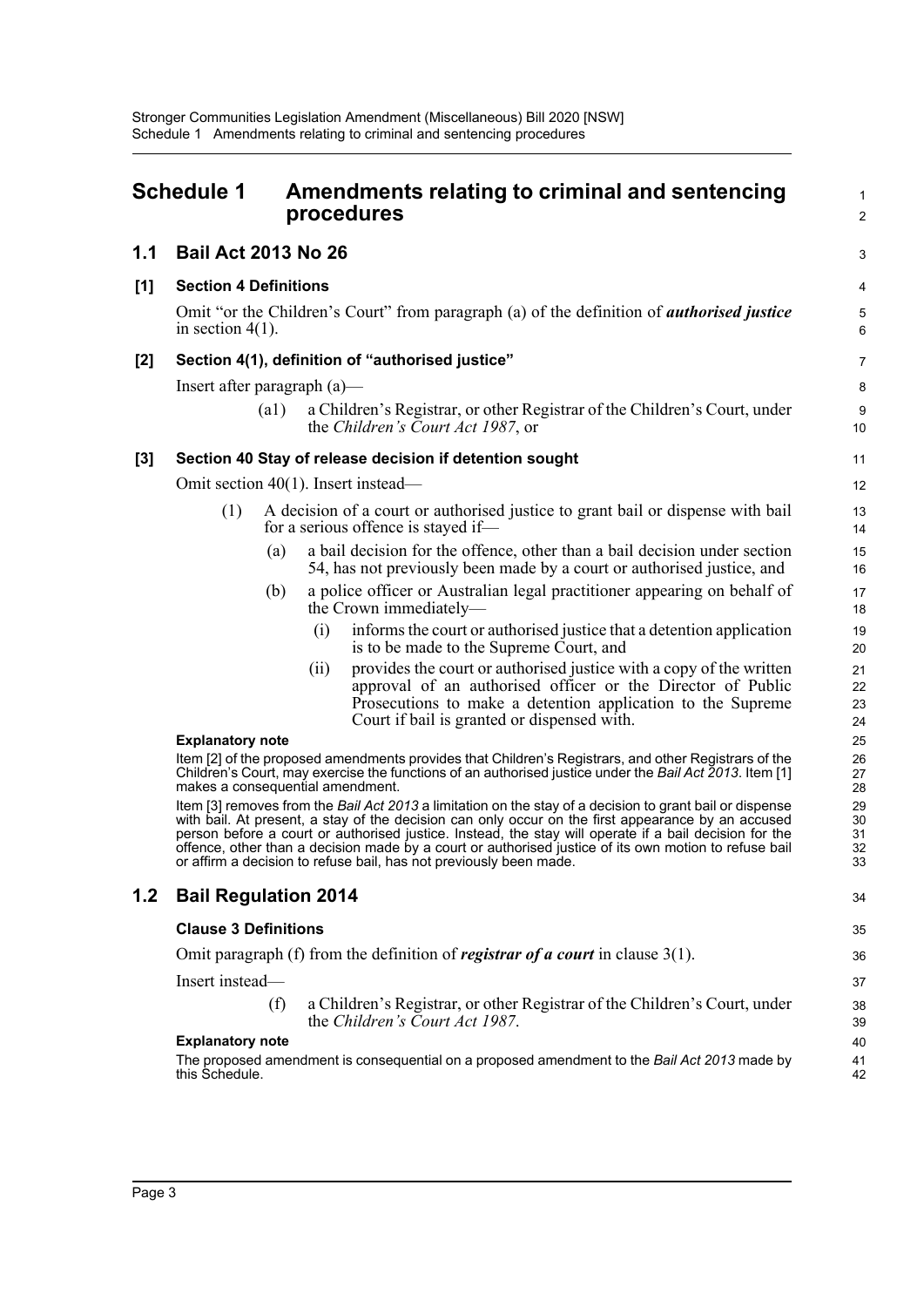| 1.3   |                                    |     | <b>Children (Criminal Proceedings) Act 1987 No 55</b>                                                                                                                                                                                           | 1                       |
|-------|------------------------------------|-----|-------------------------------------------------------------------------------------------------------------------------------------------------------------------------------------------------------------------------------------------------|-------------------------|
| [1]   |                                    |     | Section 33C Application of Crimes (Sentencing Procedure) Act 1999 to children                                                                                                                                                                   | $\overline{\mathbf{c}}$ |
|       | to this Act" in section $33C(1)$ . |     | Insert "and section 27(4A) of the Crimes (Sentencing Procedure) Act 1999" after "Subject"                                                                                                                                                       | 3<br>4                  |
| $[2]$ | Section 33C(2)                     |     |                                                                                                                                                                                                                                                 | 5                       |
|       | Omit the subsection.               |     |                                                                                                                                                                                                                                                 | 6                       |
|       | <b>Explanatory note</b>            |     |                                                                                                                                                                                                                                                 | 7                       |
|       |                                    |     | The proposed amendments are consequential on an amendment to the Crimes (Sentencing<br>Procedure) Act 1999 made by this Schedule.                                                                                                               | 8<br>9                  |
| 1.4   | Crimes Act 1900 No 40              |     |                                                                                                                                                                                                                                                 | 10                      |
|       |                                    |     | Section 91S Court may order rectification                                                                                                                                                                                                       | 11                      |
|       | Insert after section $91S(1)$ —    |     |                                                                                                                                                                                                                                                 | 12                      |
|       | (1A)                               |     | A court that finds a person guilty of an offence against section 91R may order                                                                                                                                                                  | 13                      |
|       |                                    |     | the person to take reasonable actions to remove, retract, recover, delete or                                                                                                                                                                    | 14                      |
|       |                                    |     | destroy any intimate image threatened to be distributed by the person in<br>contravention of the section within a period specified by the court.                                                                                                | 15<br>16                |
|       | <b>Explanatory note</b>            |     |                                                                                                                                                                                                                                                 | 17                      |
|       |                                    |     | The proposed amendment enables a court to order the removal, retraction, recovery, deletion or                                                                                                                                                  | 18                      |
|       |                                    |     | destruction of an intimate image threatened to be distributed by a person in contravention of section<br>91R of the Crimes Act 1900. Contravention of the order will be punishable by 50 penalty units or<br>imprisonment for 2 years, or both. | 19<br>20<br>21          |
| 1.5   |                                    |     | <b>Crimes (Administration of Sentences) Act 1999 No 93</b>                                                                                                                                                                                      | 22                      |
|       |                                    |     | Section 40 Certain unlawful absences not to affect length of sentence                                                                                                                                                                           | 23                      |
|       |                                    |     | Insert at the end of section $40(1)(c)$ —                                                                                                                                                                                                       | 24                      |
|       |                                    |     | , and                                                                                                                                                                                                                                           | 25                      |
|       |                                    | (d) | otherwise than by reason of having failed to enter a correctional centre                                                                                                                                                                        | 26                      |
|       |                                    |     | in accordance with a warrant or order committing the inmate to a                                                                                                                                                                                | 27                      |
|       | <b>Explanatory note</b>            |     | correctional centre,                                                                                                                                                                                                                            | 28<br>29                |
|       |                                    |     | The proposed amendment clarifies that, if an inmate is unlawfully absent from a correctional centre                                                                                                                                             | 30                      |
|       |                                    |     | because the inmate has failed to enter the correctional centre as required under a warrant or order,                                                                                                                                            | 31                      |
|       |                                    |     | the inmate's term of imprisonment is extended by the period of the unlawful absence                                                                                                                                                             | 32                      |
| 1.6   |                                    |     | <b>Crimes (Sentencing Procedure) Act 1999 No 92</b>                                                                                                                                                                                             | 33                      |
| [1]   |                                    |     | Section 25 Local Court not to impose certain penalties if offender is absent                                                                                                                                                                    | 34                      |
|       | Insert after section $25(2)$ —     |     |                                                                                                                                                                                                                                                 | 35                      |
|       | (2A)                               |     | In deciding whether to issue, or authorise an authorised officer to issue, a                                                                                                                                                                    | 36                      |
|       |                                    |     | warrant for the arrest of an absent offender who has lodged a written plea in                                                                                                                                                                   | 37                      |
|       |                                    |     | accordance with section 182 of the Criminal Procedure Act 1986 for the<br>offence concerned, the Local Court must consider whether it is more                                                                                                   | 38                      |
|       |                                    |     | appropriate to adjourn proceedings.                                                                                                                                                                                                             | 39<br>40                |
|       |                                    |     |                                                                                                                                                                                                                                                 |                         |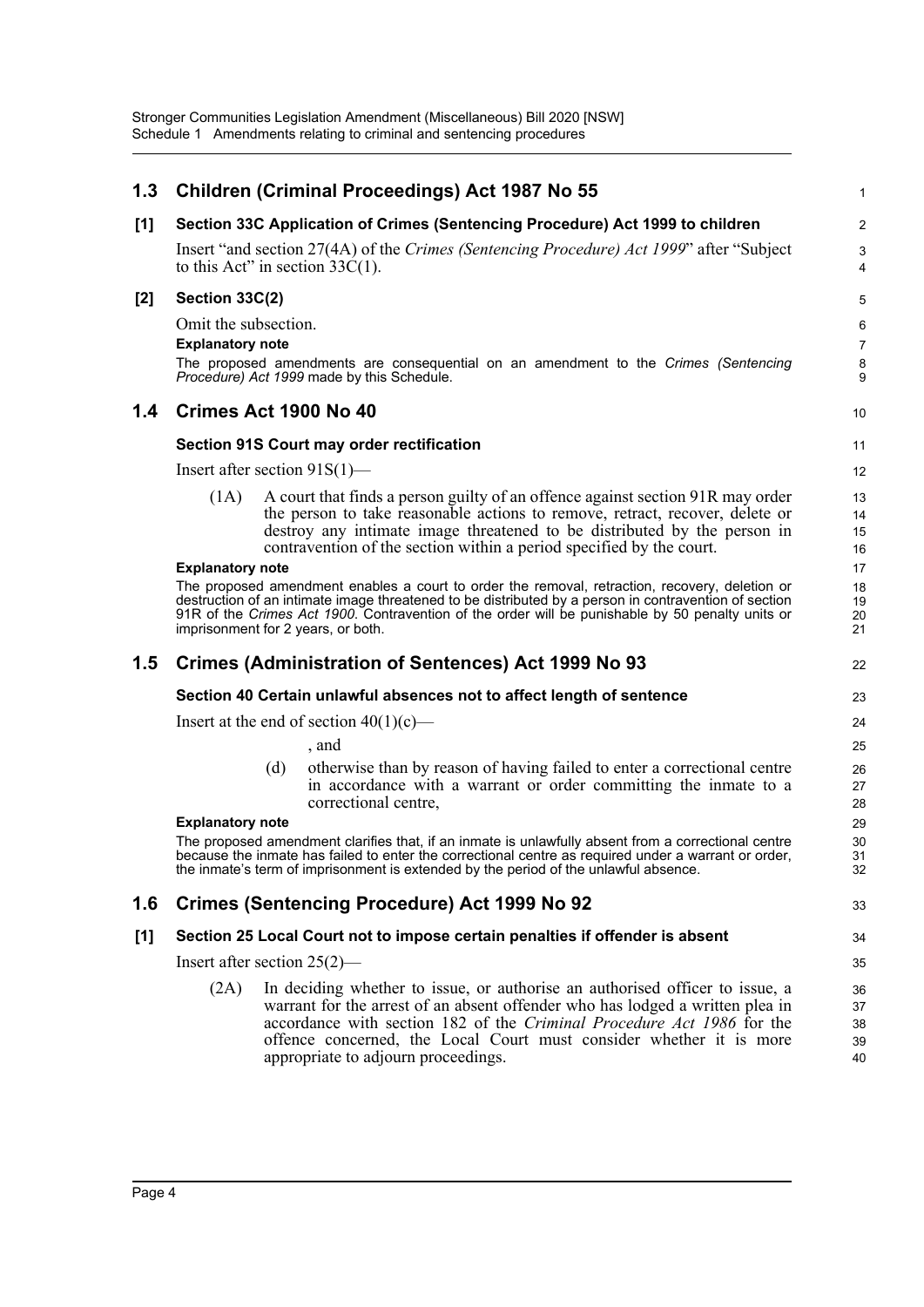Stronger Communities Legislation Amendment (Miscellaneous) Bill 2020 [NSW] Schedule 1 Amendments relating to criminal and sentencing procedures

| [2]                |                                               |      |       | Section 25(4), definition of "absent offender"                                                                                                                                                                                    | $\mathbf{1}$                                     |  |  |
|--------------------|-----------------------------------------------|------|-------|-----------------------------------------------------------------------------------------------------------------------------------------------------------------------------------------------------------------------------------|--------------------------------------------------|--|--|
|                    |                                               |      |       | Insert ", including a person who does not attend court because the person has lodged a<br>written plea in accordance with section 182 of the Criminal Procedure Act 1986 in respect<br>of the offence concerned" after "absence". | $\boldsymbol{2}$<br>$\sqrt{3}$<br>$\overline{4}$ |  |  |
| $[3]$              | <b>Section 25B Definitions</b>                |      |       |                                                                                                                                                                                                                                   | 5                                                |  |  |
|                    |                                               |      |       | Omit paragraph $(a)(ii)$ of the definition of <i>negotiations document</i> . Insert instead—                                                                                                                                      | 6                                                |  |  |
|                    |                                               |      | (ii)  | any other document that records an offer made by the offender to<br>plead guilty to an offence specified in the document, served on<br>the prosecutor in proceedings for the offence—                                             | $\overline{7}$<br>8<br>9                         |  |  |
|                    |                                               |      |       | following committal for trial or sentence, or<br>(A)                                                                                                                                                                              | 10                                               |  |  |
|                    |                                               |      |       | (B)<br>after an indictment containing a new count offence is filed,<br>or                                                                                                                                                         | 11<br>12                                         |  |  |
| [4]                | indictment                                    |      |       | Section 25D Sentencing discounts for guilty plea for offences dealt with on                                                                                                                                                       | 13<br>14                                         |  |  |
|                    | Insert after section $25D(3)(a)$ —            |      |       |                                                                                                                                                                                                                                   | 15                                               |  |  |
|                    |                                               | (a1) |       | a reduction of 25% in any sentence that would otherwise have been<br>imposed, if-                                                                                                                                                 | 16<br>17                                         |  |  |
|                    |                                               |      | (i)   | the offender was discharged under section $68(2)(a)$ of the<br>Criminal Procedure Act 1986, and                                                                                                                                   | 18<br>19                                         |  |  |
|                    |                                               |      | (ii)  | an offer to plead guilty was made by the offender and recorded in<br>a negotiations document as soon as practicable after the ex officio<br>indictment was filed or the indictment was amended to include<br>the new count,       | 20<br>21<br>22<br>23                             |  |  |
| [5]                | Section 25D(3)(b)                             |      |       |                                                                                                                                                                                                                                   | 24                                               |  |  |
|                    | Insert "or $(a1)$ " after " $(a)$ ".          |      |       |                                                                                                                                                                                                                                   | 25                                               |  |  |
| [6]                | Section $25D(3)(c)$                           |      |       |                                                                                                                                                                                                                                   | 26                                               |  |  |
|                    | Insert ", $(a1)$ " after " $(a)$ ".           |      |       |                                                                                                                                                                                                                                   | 27                                               |  |  |
| $\left[ 7 \right]$ |                                               |      |       | <b>Section 27 Application of Division</b>                                                                                                                                                                                         | 28                                               |  |  |
|                    | Omit "or the Local Court" from section 27(1). |      |       |                                                                                                                                                                                                                                   |                                                  |  |  |
|                    |                                               |      |       | Insert instead ", the Local Court or the Children's Court".                                                                                                                                                                       | 30                                               |  |  |
| [8]                | Section 27(4A)                                |      |       |                                                                                                                                                                                                                                   | 31                                               |  |  |
|                    | Insert after section $27(4)$ —                |      |       |                                                                                                                                                                                                                                   | 32                                               |  |  |
|                    | (4A)                                          |      |       | In relation to an offence that is being dealt with by the Children's Court, this<br>Division applies only if—                                                                                                                     | 33<br>34                                         |  |  |
|                    |                                               | (a)  |       | the offence is an offence against section 91H, 91J, 91K, 91L, 91P, 91Q<br>or 91R of the Crimes Act 1900, or                                                                                                                       | 35<br>36                                         |  |  |
|                    |                                               | (b)  |       | the offence is not an offence referred to in Table 2 of Schedule 1 to the<br>Criminal Procedure Act 1986 and the offence is-                                                                                                      | 37<br>38                                         |  |  |
|                    |                                               |      | (i)   | an offence that results in the death of, or actual physical bodily<br>harm to, any person, or                                                                                                                                     | 39<br>40                                         |  |  |
|                    |                                               |      | (11)  | an offence that involves an act of actual or threatened violence, or                                                                                                                                                              | 41                                               |  |  |
|                    |                                               |      | (iii) | an offence for which a higher maximum penalty may be imposed<br>if the offence results in the death of, or actual physical bodily                                                                                                 | 42<br>43                                         |  |  |
|                    |                                               |      |       |                                                                                                                                                                                                                                   |                                                  |  |  |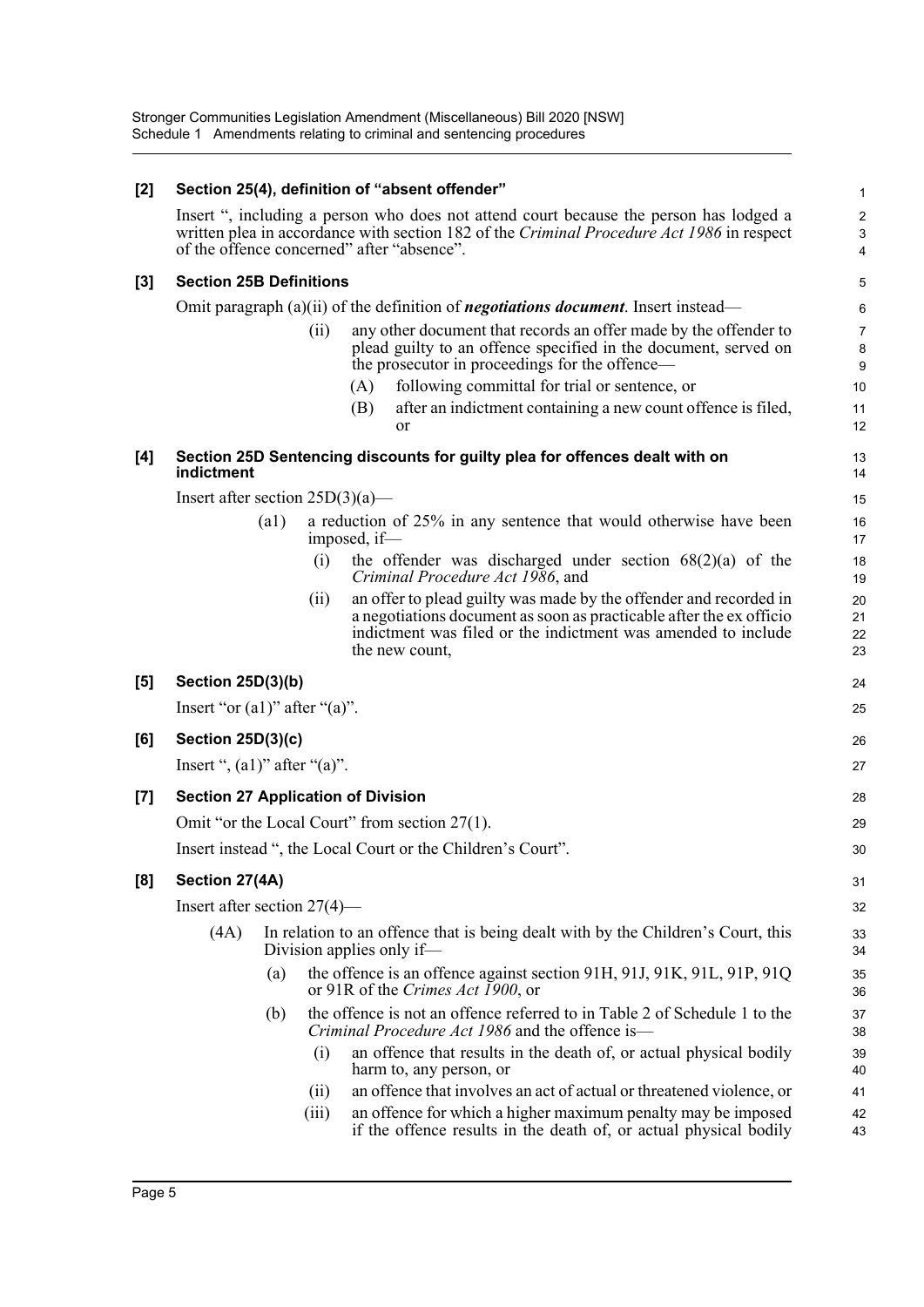harm to, any person than may be imposed if the offence does not have that result, or

1 2 3

21

40 41

42 43

(iv) a prescribed sexual offence.

#### **[9] Section 27(6)**

Omit "(1)–(4)". Insert instead "(1)–(4A)".

#### **Explanatory note**

Item [1] of the proposed amendments provides that the Local Court, in deciding whether, for the purposes of conviction and sentencing, to issue, or authorise the issue of, a warrant for the arrest of an absent offender who has lodged a written plea of that kind, must consider whether it is more appropriate to adjourn proceedings.

Item [2] provides that the Local Court must not make certain orders with respect to an offender who has lodged a written plea under section 182 of the *Criminal Procedure Act 1986* if the offender is absent from the proceedings regarding the offence.

Item [4] addresses a concern that the sentence discount scheme currently applying under the Early Appropriate Guilty Plea scheme may not apply in circumstances where charges against an offender have been discharged at the committal hearing due to the prosecutor not filing a charge certificate as required by the *Criminal Procedure Act 1986*.

Item [8] provides that a victim impact statement may be tendered in, and considered by, the Children's Court in relation to certain specified offences.

Items [3], [5], [6], [7] and [9] make consequential amendments.

#### **1.7 Criminal Appeal Act 1912 No 16**

### **[1] Section 3 Constitution of court**

Omit "such three or more judges of the Supreme Court as the Chief Justice may direct" from section  $3(1)$ .

Insert instead "3 or more Judges of the Supreme Court or in any other way provided by this Act".

#### **[2] Section 3(1AA)**

Insert after section 3(1)—

(1AA) The Chief Justice is to make arrangements, subject to other provisions of this Act, for the transaction of the business of the court, including the constitution of the court for particular proceedings.

### **[3] Section 3(1A)**

|     | Omit "subsection (1)" and "also direct".                                     | 33 |
|-----|------------------------------------------------------------------------------|----|
|     | Insert instead "subsection (1AA)" and "direct", respectively.                | 34 |
| [4] | Section 22 Powers of a judge sitting alone                                   | 35 |
|     | Omit "judge of the court" from section $22(1)$ .                             | 36 |
|     | Insert instead "Judge of the Supreme Court designated by the Chief Justice". | 37 |
| [5] | <b>Section 22(1)(l)</b>                                                      | 38 |
|     | Insert after section $22(1)(k)$ —                                            | 39 |
|     |                                                                              |    |

(l) any other powers of the court in respect of procedural or interlocutory matters as may be prescribed by the rules of court.

#### **[6] Section 22(2)**

Omit "judge". Insert instead "Judge".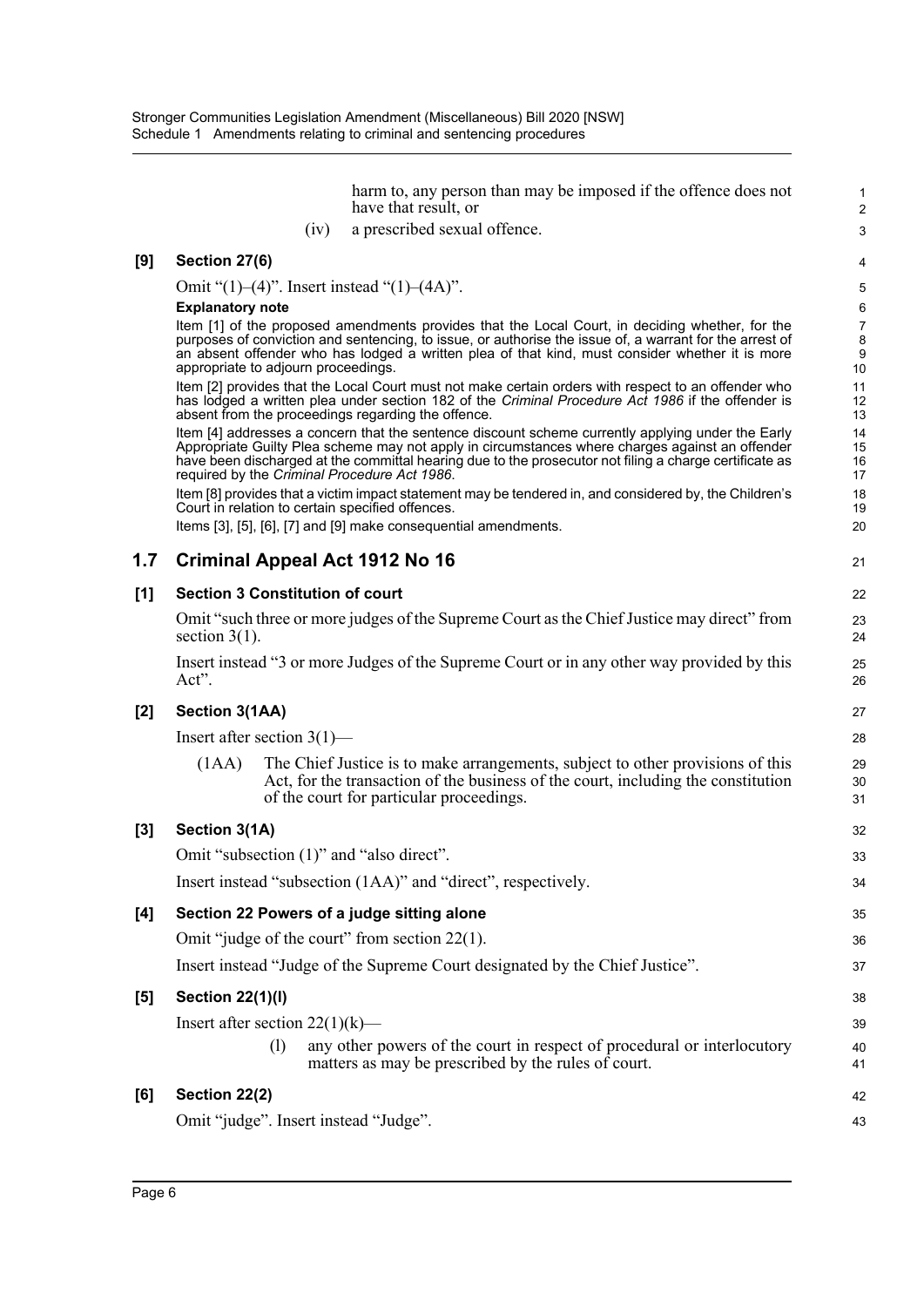#### **[7] Section 28 Rules of court**

Omit section 28(2)(c). Insert instead—

(c) The powers and duties of the registrar and other officers of the court, including the powers of the court that may be exercised by them,

43

44 45

(c1) The review by the court of decisions of the registrar or other officers of the court, including decisions in exercise of any powers of the court conferred on them,

#### **Explanatory note**

Item [2] of the proposed amendments allows the Chief Justice of the Supreme Court to make arrangements for the transaction of the business of the Court of Criminal Appeal. This includes constituting the Court without the need to give formal directions, as is currently the case. Comparable powers are given by section 39 of the *Supreme Court Act 1970* for the transaction of the business of the Court of Appeal. Items [1] and [3] make consequential amendments.

Item [4] allows the Chief Justice to designate a single Judge of the Supreme Court to exercise certain procedural or interlocutory powers of the Court of Criminal Appeal conferred on single Judges by section 22 of the *Criminal Appeal Act 1912* without having to constitute the Court for that purpose and then designate a single Judge. Item [5] allows a designated Judge to exercise any additional procedural or interlocutory powers prescribed by the rules of the Court. Item [6] makes a consequential amendment.

Item [7] confirms that the rules of the Court of Criminal Appeal may confer powers of the Court on the Registrar or other officers of the Court and provide for the review of their decisions by the Court. Section 124(10C) of the *Supreme Court Act 1970* gives a comparable power for the Supreme Court.

#### **1.8 Criminal Procedure Act 1986 No 209 [1] Section 3 Definitions** Insert in alphabetical order in section 3(1) *coincidence evidence* has the same meaning as it has in the *Evidence Act 1995*. *tendency evidence* has the same meaning as it has in the *Evidence Act 1995*. **[2] Section 3(1), definition of "prescribed sexual offence"** Insert "91P, 91Q, 91R," after "91G," in paragraph (a). **[3] Section 29A** Insert after section 29— **29A Tendency or coincidence—offences to be heard together** (1) A court must hear and determine together proceedings for 2 or more offences if— (a) the offences are alleged to have been committed by the same person, and (b) the offences are— (i) charged in the same indictment, or (ii) listed for hearing on the same day and at the same place, and (c) the prosecution has given notice that it intends to rely on tendency evidence or coincidence evidence that relates to more than 1 of the offences. 23 24 25 26 27 28  $29$ 30 31 32 33 34 35 36 37 38 39 40 41 42

(2) This section is subject to section 21(2).

#### **[4] Section 140 Pre-trial conferences**

Omit section 140(4). Insert instead—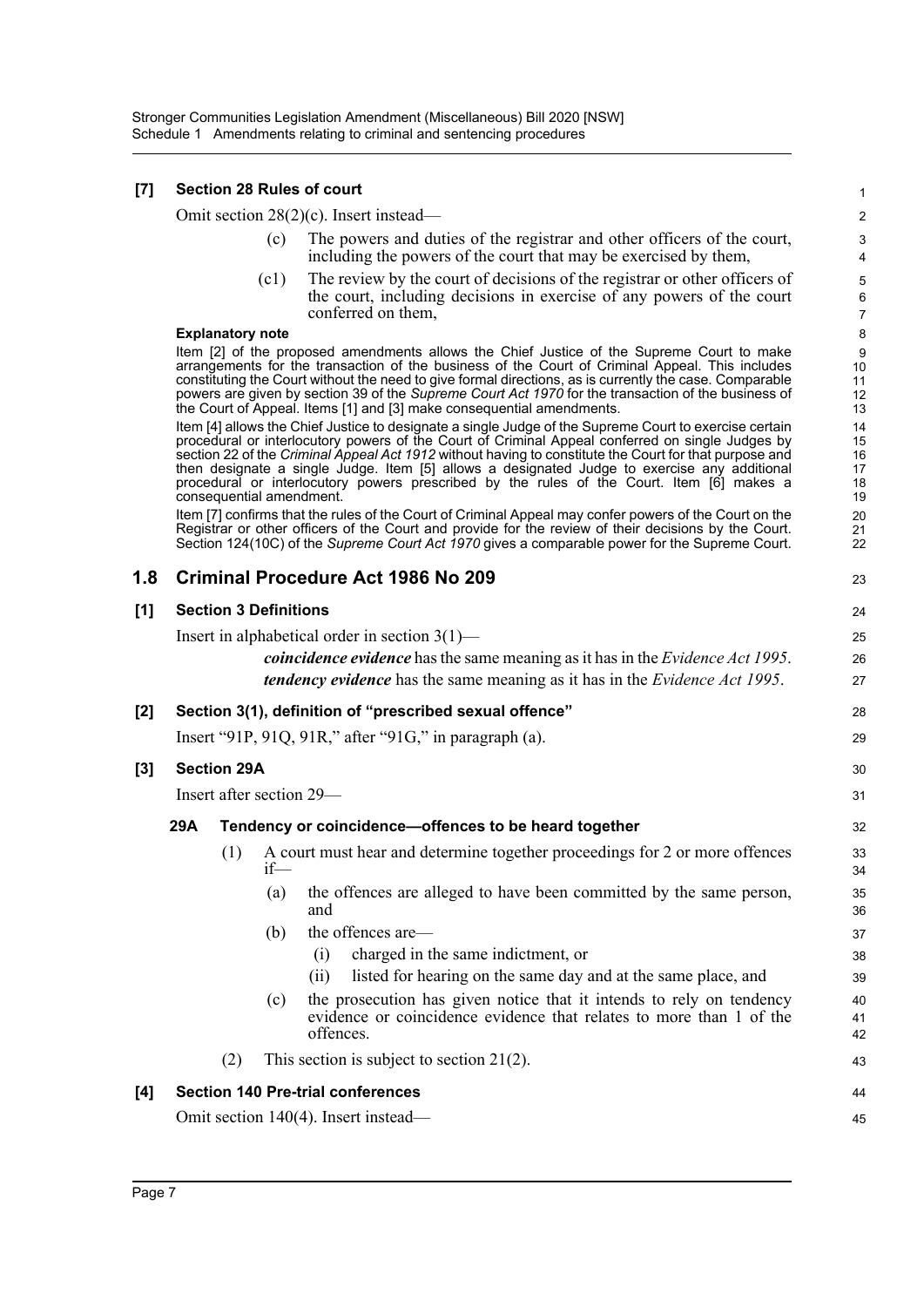|                     |      | (4)                    |                    | The purposes of the pre-trial conference are as follows—                                                                                                                                                                                                                                                                                | 1                            |
|---------------------|------|------------------------|--------------------|-----------------------------------------------------------------------------------------------------------------------------------------------------------------------------------------------------------------------------------------------------------------------------------------------------------------------------------------|------------------------------|
|                     |      |                        | (a)                | to determine whether the accused person and the prosecutor are able to<br>reach agreement regarding the evidence to be admitted at the trial,                                                                                                                                                                                           | $\overline{\mathbf{c}}$<br>3 |
|                     |      |                        | (b)                | to identify the key issues in dispute between the accused person and the<br>prosecutor at the trial, if any,                                                                                                                                                                                                                            | 4<br>5                       |
|                     |      |                        | (c)                | to identify any other issues relating to the proceedings against the<br>accused person that require resolution prior to the commencement of the<br>trial,                                                                                                                                                                               | 6<br>7<br>8                  |
|                     |      |                        | (d)                | to identify or determine any other matter as directed by the court.                                                                                                                                                                                                                                                                     | 9                            |
| $\lbrack 5 \rbrack$ |      |                        |                    | Section 149 Requirements as to notices                                                                                                                                                                                                                                                                                                  | 10                           |
|                     |      | section $149(5)$ .     |                    | Omit "as soon as practicable after giving it, or as otherwise required by the court" from                                                                                                                                                                                                                                               | 11<br>12                     |
|                     |      |                        |                    | Insert instead "in accordance with a timetable determined by the court".                                                                                                                                                                                                                                                                | 13                           |
| [6]                 |      | Section 149(6) and (7) |                    |                                                                                                                                                                                                                                                                                                                                         | 14                           |
|                     |      |                        |                    | Omit section 149(6). Insert instead—                                                                                                                                                                                                                                                                                                    | 15                           |
|                     |      | (6)                    |                    | The court may vary the timetable if the court considers it would be in the<br>interests of the administration of justice to do so.                                                                                                                                                                                                      | 16<br>17                     |
|                     |      | (7)                    |                    | In this section-                                                                                                                                                                                                                                                                                                                        | 18                           |
|                     |      |                        |                    | <i>notice</i> includes an amended notice.                                                                                                                                                                                                                                                                                               | 19                           |
| $\left[ 7\right]$   |      |                        |                    | Section 150 Notice of alibi                                                                                                                                                                                                                                                                                                             | 20                           |
|                     |      |                        |                    | Omit "42 days" from the definition of <i>prescribed period</i> in section 150(8).                                                                                                                                                                                                                                                       | 21                           |
|                     |      |                        |                    | Insert instead "56 days".                                                                                                                                                                                                                                                                                                               | 22                           |
| [8]                 |      | <b>Section 161A</b>    |                    |                                                                                                                                                                                                                                                                                                                                         | 23                           |
|                     |      |                        |                    | Insert after section 161-                                                                                                                                                                                                                                                                                                               | 24                           |
|                     | 161A |                        |                    | Direction not to be given regarding tendency or coincidence evidence                                                                                                                                                                                                                                                                    | 25                           |
|                     |      | (1)                    |                    | A jury must not be directed that evidence needs to be proved beyond<br>reasonable doubt to the extent that it is adduced as tendency evidence or<br>coincidence evidence.                                                                                                                                                               | 26<br>27<br>28               |
|                     |      | (2)                    |                    | If evidence is adduced as both tendency evidence or coincidence evidence and<br>as proof of an element or essential fact of a charge before the jury, the jury may<br>be directed that the evidence needs to be proved beyond reasonable doubt, but<br>only to the extent that it is adduced as proof of the element or essential fact. | 29<br>30<br>31<br>32         |
|                     |      | (3)                    |                    | Subsection $(1)$ does not apply if a court is satisfied—                                                                                                                                                                                                                                                                                | 33                           |
|                     |      |                        | (a)                | there is a significant possibility that a jury will rely on an act or omission<br>as being essential to its reasoning in reaching a finding of guilt, and                                                                                                                                                                               | 34<br>35                     |
|                     |      |                        | (b)                | evidence of the act or omission has been adduced as tendency evidence<br>or coincidence evidence.                                                                                                                                                                                                                                       | 36<br>37                     |
| [9]                 |      | <b>Section 247A</b>    |                    |                                                                                                                                                                                                                                                                                                                                         | 38                           |
|                     |      |                        |                    | Omit the section. Insert instead-                                                                                                                                                                                                                                                                                                       | 39                           |
|                     | 247A |                        | <b>Application</b> |                                                                                                                                                                                                                                                                                                                                         | 40                           |
|                     |      |                        |                    | This Division applies to proceedings before—                                                                                                                                                                                                                                                                                            | 41                           |
|                     |      |                        |                    |                                                                                                                                                                                                                                                                                                                                         |                              |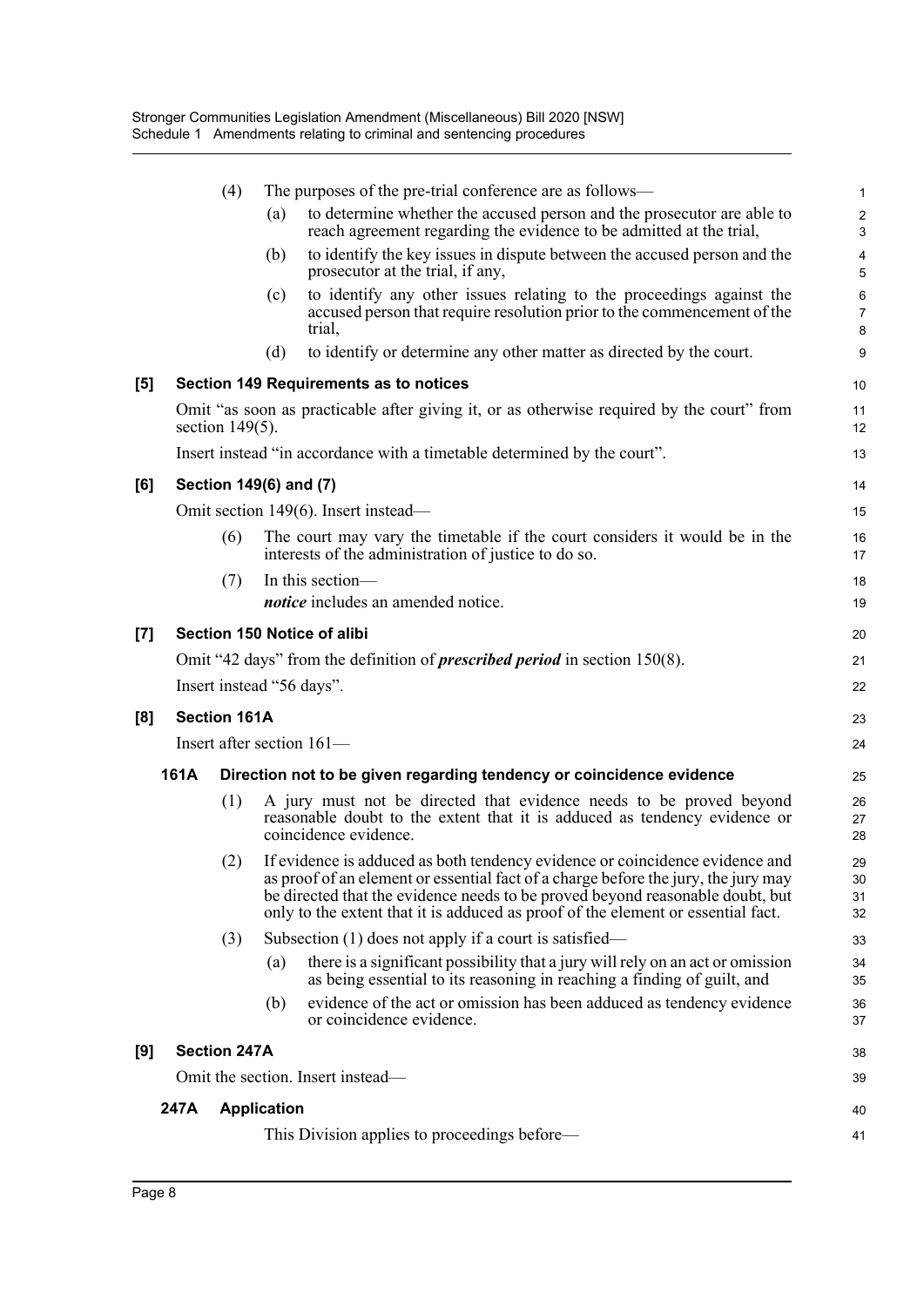|        |                                 | (a)      | the Supreme Court in its summary jurisdiction, or                                                                                                                                                                                                                                                                                                                                                              | $\mathbf 1$                |
|--------|---------------------------------|----------|----------------------------------------------------------------------------------------------------------------------------------------------------------------------------------------------------------------------------------------------------------------------------------------------------------------------------------------------------------------------------------------------------------------|----------------------------|
|        |                                 | (b)      | the Land and Environment Court in its summary jurisdiction, or                                                                                                                                                                                                                                                                                                                                                 | $\boldsymbol{2}$           |
|        |                                 | (c)      | the District Court in matters brought under section $229B(1)(b)$ of the<br>Work Health and Safety Act 2011.                                                                                                                                                                                                                                                                                                    | 3<br>4                     |
| [10]   | <b>Section 247B Purpose</b>     |          |                                                                                                                                                                                                                                                                                                                                                                                                                | 5                          |
|        |                                 |          | Omit "before the court in its summary jurisdiction" from section 247B(1).                                                                                                                                                                                                                                                                                                                                      | 6                          |
| $[11]$ | <b>Section 247C Definitions</b> |          |                                                                                                                                                                                                                                                                                                                                                                                                                | 7                          |
|        |                                 |          | Omit the definition of <i>court</i> from section $247C(1)$ . Insert instead—                                                                                                                                                                                                                                                                                                                                   | 8                          |
|        |                                 |          | <i>court</i> means—                                                                                                                                                                                                                                                                                                                                                                                            | 9                          |
|        |                                 | (a)      | the Supreme Court, or                                                                                                                                                                                                                                                                                                                                                                                          | 10                         |
|        |                                 | (b)      | the Land and Environment Court, or                                                                                                                                                                                                                                                                                                                                                                             | 11                         |
|        |                                 | (c)      | the District Court.                                                                                                                                                                                                                                                                                                                                                                                            | 12                         |
| [12]   |                                 |          | Section 247E Notice of prosecution case to be given to defendant                                                                                                                                                                                                                                                                                                                                               | 13                         |
|        |                                 |          | Insert after section $247E(2)$ —                                                                                                                                                                                                                                                                                                                                                                               | 14                         |
|        | (2A)                            |          | If the proceedings are for an offence under the <i>Work Health and Safety Act</i><br>2011, the prosecutor complies with subsection $(1)(c)$ of this Act by giving the<br>defendant—                                                                                                                                                                                                                            | 15<br>16<br>17             |
|        |                                 | (a)      | if the statement of a witness is in the form of information given under<br>section $155(2)(a)$ of that Act—a copy of the notice issued under that<br>section and the information, or                                                                                                                                                                                                                           | 18<br>19<br>20             |
|        |                                 | (b)      | if the statement of a witness is in the form of—                                                                                                                                                                                                                                                                                                                                                               | 21                         |
|        |                                 |          | a written record of evidence given under section $155(2)(c)$ or<br>(i)<br>questions and answers under section $171(1)(c)$ of that Act—a<br>copy of that written record, or                                                                                                                                                                                                                                     | 22<br>23<br>24             |
|        |                                 |          | an electronic recording of evidence given under section $155(2)(c)$<br>(ii)<br>or questions and answers under section $171(1)(c)$ of that Act—a<br>copy of the transcript of the recording, or                                                                                                                                                                                                                 | 25<br>26<br>27             |
|        |                                 | (c)      | if the statement of a witness is in the form of questions and answers<br>recorded under section 185A of that Act—a copy of the transcript of the<br>recording.                                                                                                                                                                                                                                                 | 28<br>29<br>30             |
|        |                                 |          | Note. If the same witness statement exists as both a written record of evidence,<br>as set out in paragraph (b)(i), and an electronic recording of evidence, as set out<br>in paragraph (b)(ii), it is intended that the prosecutor will comply with this section<br>by providing either a copy of the written record under paragraph (b)(i) or a copy<br>of the electronic recording under paragraph (b)(ii). | 31<br>32<br>33<br>34<br>35 |
| [13]   | <b>Section 247E(3)(c)</b>       |          |                                                                                                                                                                                                                                                                                                                                                                                                                | 36                         |
|        |                                 |          | Insert after section $247E(3)(b)$ —                                                                                                                                                                                                                                                                                                                                                                            | 37                         |
|        |                                 | (c)      | an inspector under the <i>Work Health and Safety Act 2011</i> .                                                                                                                                                                                                                                                                                                                                                | 38                         |
| [14]   |                                 |          | Schedule 2 Savings, transitional and other provisions                                                                                                                                                                                                                                                                                                                                                          | 39                         |
|        | Insert after clause $89(5)$ —   |          |                                                                                                                                                                                                                                                                                                                                                                                                                | 40                         |
|        | (5A)                            | applies. | Subclause (5) does not prevent a person from being appointed as a children's<br>champion for a witness merely because the person carries out the functions of<br>a children's champion for the witness during a criminal investigation that takes<br>place before or after the commencement of proceedings to which this Part                                                                                  | 41<br>42<br>43<br>44<br>45 |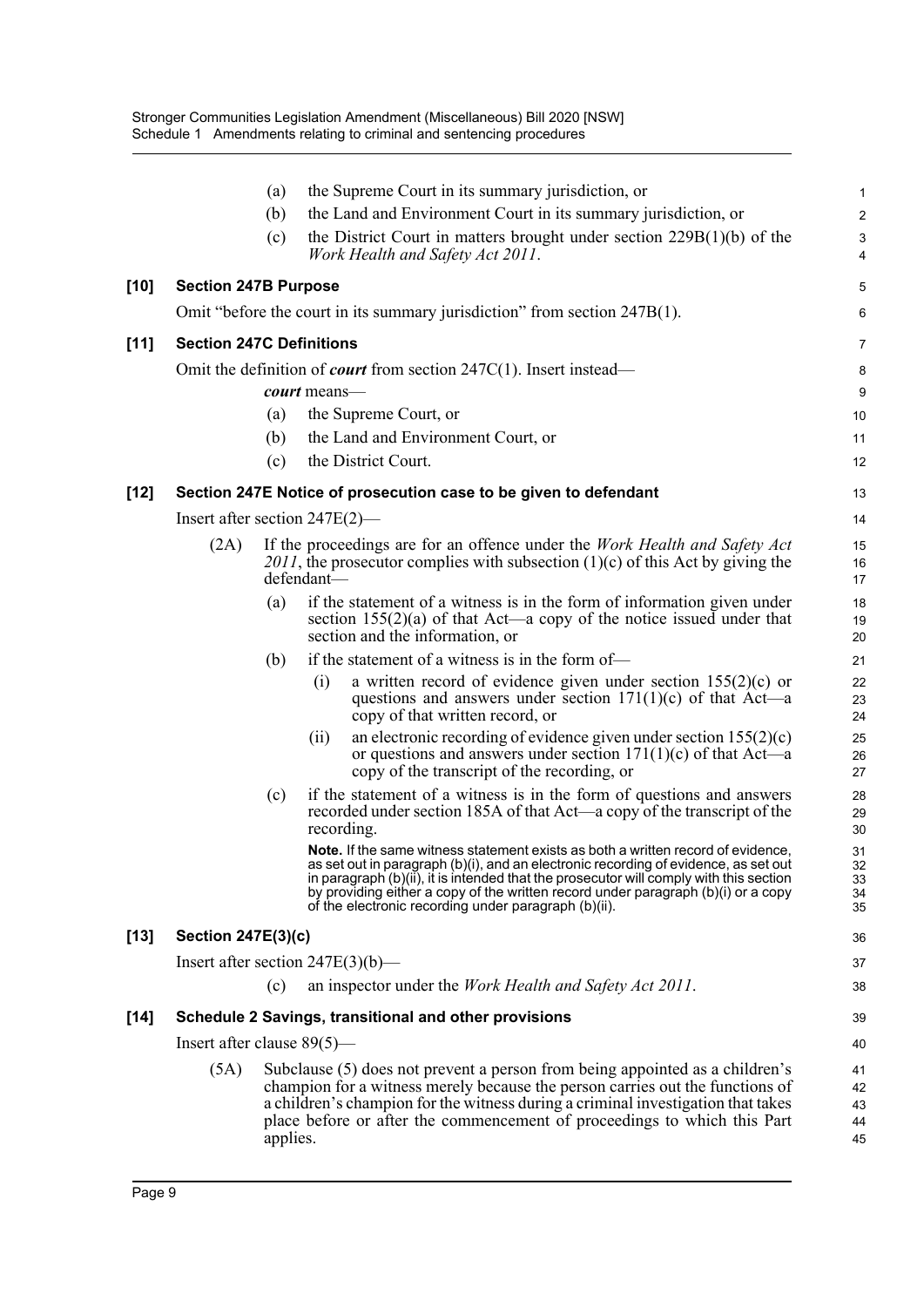|                                                                                                                                                                                                                                                                                                                                                                                                                                                                                                             |                                                                                                                                                                                                                                                                                                                                 | $\mathbf{1}$                                                                                                                                                                                                                                                                                                                                                                                                                                                                                                                                                                                                                                                                                                                                                                                                                                                                                                                                                                                                                                                                                                                                                                                                                                                                                                                                                                                                                                                                                                                                                                                                                                                                                                                                                                                                                                                                                                                                                                                                                                                                                                                                                                                                                                         |  |  |  |  |  |  |  |  |
|-------------------------------------------------------------------------------------------------------------------------------------------------------------------------------------------------------------------------------------------------------------------------------------------------------------------------------------------------------------------------------------------------------------------------------------------------------------------------------------------------------------|---------------------------------------------------------------------------------------------------------------------------------------------------------------------------------------------------------------------------------------------------------------------------------------------------------------------------------|------------------------------------------------------------------------------------------------------------------------------------------------------------------------------------------------------------------------------------------------------------------------------------------------------------------------------------------------------------------------------------------------------------------------------------------------------------------------------------------------------------------------------------------------------------------------------------------------------------------------------------------------------------------------------------------------------------------------------------------------------------------------------------------------------------------------------------------------------------------------------------------------------------------------------------------------------------------------------------------------------------------------------------------------------------------------------------------------------------------------------------------------------------------------------------------------------------------------------------------------------------------------------------------------------------------------------------------------------------------------------------------------------------------------------------------------------------------------------------------------------------------------------------------------------------------------------------------------------------------------------------------------------------------------------------------------------------------------------------------------------------------------------------------------------------------------------------------------------------------------------------------------------------------------------------------------------------------------------------------------------------------------------------------------------------------------------------------------------------------------------------------------------------------------------------------------------------------------------------------------------|--|--|--|--|--|--|--|--|
|                                                                                                                                                                                                                                                                                                                                                                                                                                                                                                             |                                                                                                                                                                                                                                                                                                                                 | 2                                                                                                                                                                                                                                                                                                                                                                                                                                                                                                                                                                                                                                                                                                                                                                                                                                                                                                                                                                                                                                                                                                                                                                                                                                                                                                                                                                                                                                                                                                                                                                                                                                                                                                                                                                                                                                                                                                                                                                                                                                                                                                                                                                                                                                                    |  |  |  |  |  |  |  |  |
| <b>Part</b>                                                                                                                                                                                                                                                                                                                                                                                                                                                                                                 | Provisions consequent on enactment of Stronger                                                                                                                                                                                                                                                                                  | 3<br>4                                                                                                                                                                                                                                                                                                                                                                                                                                                                                                                                                                                                                                                                                                                                                                                                                                                                                                                                                                                                                                                                                                                                                                                                                                                                                                                                                                                                                                                                                                                                                                                                                                                                                                                                                                                                                                                                                                                                                                                                                                                                                                                                                                                                                                               |  |  |  |  |  |  |  |  |
|                                                                                                                                                                                                                                                                                                                                                                                                                                                                                                             | (Miscellaneous) Act 2020                                                                                                                                                                                                                                                                                                        | 5                                                                                                                                                                                                                                                                                                                                                                                                                                                                                                                                                                                                                                                                                                                                                                                                                                                                                                                                                                                                                                                                                                                                                                                                                                                                                                                                                                                                                                                                                                                                                                                                                                                                                                                                                                                                                                                                                                                                                                                                                                                                                                                                                                                                                                                    |  |  |  |  |  |  |  |  |
| Tendency or coincidence-offences to be heard together                                                                                                                                                                                                                                                                                                                                                                                                                                                       |                                                                                                                                                                                                                                                                                                                                 |                                                                                                                                                                                                                                                                                                                                                                                                                                                                                                                                                                                                                                                                                                                                                                                                                                                                                                                                                                                                                                                                                                                                                                                                                                                                                                                                                                                                                                                                                                                                                                                                                                                                                                                                                                                                                                                                                                                                                                                                                                                                                                                                                                                                                                                      |  |  |  |  |  |  |  |  |
|                                                                                                                                                                                                                                                                                                                                                                                                                                                                                                             | Section 29A does not apply to proceedings, the hearing of which began before<br>the commencement of that section.                                                                                                                                                                                                               | $\overline{7}$<br>8                                                                                                                                                                                                                                                                                                                                                                                                                                                                                                                                                                                                                                                                                                                                                                                                                                                                                                                                                                                                                                                                                                                                                                                                                                                                                                                                                                                                                                                                                                                                                                                                                                                                                                                                                                                                                                                                                                                                                                                                                                                                                                                                                                                                                                  |  |  |  |  |  |  |  |  |
|                                                                                                                                                                                                                                                                                                                                                                                                                                                                                                             |                                                                                                                                                                                                                                                                                                                                 | 9                                                                                                                                                                                                                                                                                                                                                                                                                                                                                                                                                                                                                                                                                                                                                                                                                                                                                                                                                                                                                                                                                                                                                                                                                                                                                                                                                                                                                                                                                                                                                                                                                                                                                                                                                                                                                                                                                                                                                                                                                                                                                                                                                                                                                                                    |  |  |  |  |  |  |  |  |
|                                                                                                                                                                                                                                                                                                                                                                                                                                                                                                             | Section 150, as in force immediately before its amendment by the <i>Stronger</i><br>Communities Legislation Amendment (Miscellaneous) Act 2020, continues to<br>apply to a trial on indictment if on the commencement of the amendment there<br>are 42 days, but not more than 70 days, before the trial is listed for hearing. | 10<br>11<br>12<br>13<br>14                                                                                                                                                                                                                                                                                                                                                                                                                                                                                                                                                                                                                                                                                                                                                                                                                                                                                                                                                                                                                                                                                                                                                                                                                                                                                                                                                                                                                                                                                                                                                                                                                                                                                                                                                                                                                                                                                                                                                                                                                                                                                                                                                                                                                           |  |  |  |  |  |  |  |  |
|                                                                                                                                                                                                                                                                                                                                                                                                                                                                                                             |                                                                                                                                                                                                                                                                                                                                 | 15                                                                                                                                                                                                                                                                                                                                                                                                                                                                                                                                                                                                                                                                                                                                                                                                                                                                                                                                                                                                                                                                                                                                                                                                                                                                                                                                                                                                                                                                                                                                                                                                                                                                                                                                                                                                                                                                                                                                                                                                                                                                                                                                                                                                                                                   |  |  |  |  |  |  |  |  |
|                                                                                                                                                                                                                                                                                                                                                                                                                                                                                                             |                                                                                                                                                                                                                                                                                                                                 | 16<br>17                                                                                                                                                                                                                                                                                                                                                                                                                                                                                                                                                                                                                                                                                                                                                                                                                                                                                                                                                                                                                                                                                                                                                                                                                                                                                                                                                                                                                                                                                                                                                                                                                                                                                                                                                                                                                                                                                                                                                                                                                                                                                                                                                                                                                                             |  |  |  |  |  |  |  |  |
| Item [3] requires proceedings for offences alleged to have been committed by the same person to be<br>heard together if they are charged in the same indictment or listed together and the prosecution<br>intends to lead tendency evidence or coincidence evidence that relates to the offences. Item [8]<br>prevents a jury being directed that evidence adduced as tendency evidence or coincidence evidence<br>must be proved beyond reasonable doubt except in limited circumstances. Item [1] makes a |                                                                                                                                                                                                                                                                                                                                 |                                                                                                                                                                                                                                                                                                                                                                                                                                                                                                                                                                                                                                                                                                                                                                                                                                                                                                                                                                                                                                                                                                                                                                                                                                                                                                                                                                                                                                                                                                                                                                                                                                                                                                                                                                                                                                                                                                                                                                                                                                                                                                                                                                                                                                                      |  |  |  |  |  |  |  |  |
|                                                                                                                                                                                                                                                                                                                                                                                                                                                                                                             |                                                                                                                                                                                                                                                                                                                                 | 24<br>25<br>26                                                                                                                                                                                                                                                                                                                                                                                                                                                                                                                                                                                                                                                                                                                                                                                                                                                                                                                                                                                                                                                                                                                                                                                                                                                                                                                                                                                                                                                                                                                                                                                                                                                                                                                                                                                                                                                                                                                                                                                                                                                                                                                                                                                                                                       |  |  |  |  |  |  |  |  |
|                                                                                                                                                                                                                                                                                                                                                                                                                                                                                                             |                                                                                                                                                                                                                                                                                                                                 | 27<br>28<br>29                                                                                                                                                                                                                                                                                                                                                                                                                                                                                                                                                                                                                                                                                                                                                                                                                                                                                                                                                                                                                                                                                                                                                                                                                                                                                                                                                                                                                                                                                                                                                                                                                                                                                                                                                                                                                                                                                                                                                                                                                                                                                                                                                                                                                                       |  |  |  |  |  |  |  |  |
| hearing.                                                                                                                                                                                                                                                                                                                                                                                                                                                                                                    |                                                                                                                                                                                                                                                                                                                                 | 30<br>31<br>32<br>33<br>34                                                                                                                                                                                                                                                                                                                                                                                                                                                                                                                                                                                                                                                                                                                                                                                                                                                                                                                                                                                                                                                                                                                                                                                                                                                                                                                                                                                                                                                                                                                                                                                                                                                                                                                                                                                                                                                                                                                                                                                                                                                                                                                                                                                                                           |  |  |  |  |  |  |  |  |
| Items [9]-[11] provide for the District Court to case manage prosecutions brought under the Work<br>Health and Safety Act 2011, while item [12] ensures that effective case management of those matters<br>is not frustrated by the specific ways that evidence is gathered under that Act. Item [13] makes a<br>consequential amendment.                                                                                                                                                                   |                                                                                                                                                                                                                                                                                                                                 |                                                                                                                                                                                                                                                                                                                                                                                                                                                                                                                                                                                                                                                                                                                                                                                                                                                                                                                                                                                                                                                                                                                                                                                                                                                                                                                                                                                                                                                                                                                                                                                                                                                                                                                                                                                                                                                                                                                                                                                                                                                                                                                                                                                                                                                      |  |  |  |  |  |  |  |  |
|                                                                                                                                                                                                                                                                                                                                                                                                                                                                                                             |                                                                                                                                                                                                                                                                                                                                 | 39<br>40<br>41<br>42<br>43<br>44                                                                                                                                                                                                                                                                                                                                                                                                                                                                                                                                                                                                                                                                                                                                                                                                                                                                                                                                                                                                                                                                                                                                                                                                                                                                                                                                                                                                                                                                                                                                                                                                                                                                                                                                                                                                                                                                                                                                                                                                                                                                                                                                                                                                                     |  |  |  |  |  |  |  |  |
|                                                                                                                                                                                                                                                                                                                                                                                                                                                                                                             |                                                                                                                                                                                                                                                                                                                                 | 45<br>46                                                                                                                                                                                                                                                                                                                                                                                                                                                                                                                                                                                                                                                                                                                                                                                                                                                                                                                                                                                                                                                                                                                                                                                                                                                                                                                                                                                                                                                                                                                                                                                                                                                                                                                                                                                                                                                                                                                                                                                                                                                                                                                                                                                                                                             |  |  |  |  |  |  |  |  |
| Evidence (Audio and Audio Visual Links) Act 1998 No 5                                                                                                                                                                                                                                                                                                                                                                                                                                                       |                                                                                                                                                                                                                                                                                                                                 |                                                                                                                                                                                                                                                                                                                                                                                                                                                                                                                                                                                                                                                                                                                                                                                                                                                                                                                                                                                                                                                                                                                                                                                                                                                                                                                                                                                                                                                                                                                                                                                                                                                                                                                                                                                                                                                                                                                                                                                                                                                                                                                                                                                                                                                      |  |  |  |  |  |  |  |  |
| Section 22C COVID-19 pandemic-special provisions                                                                                                                                                                                                                                                                                                                                                                                                                                                            |                                                                                                                                                                                                                                                                                                                                 |                                                                                                                                                                                                                                                                                                                                                                                                                                                                                                                                                                                                                                                                                                                                                                                                                                                                                                                                                                                                                                                                                                                                                                                                                                                                                                                                                                                                                                                                                                                                                                                                                                                                                                                                                                                                                                                                                                                                                                                                                                                                                                                                                                                                                                                      |  |  |  |  |  |  |  |  |
|                                                                                                                                                                                                                                                                                                                                                                                                                                                                                                             |                                                                                                                                                                                                                                                                                                                                 | 49                                                                                                                                                                                                                                                                                                                                                                                                                                                                                                                                                                                                                                                                                                                                                                                                                                                                                                                                                                                                                                                                                                                                                                                                                                                                                                                                                                                                                                                                                                                                                                                                                                                                                                                                                                                                                                                                                                                                                                                                                                                                                                                                                                                                                                                   |  |  |  |  |  |  |  |  |
| (7A)                                                                                                                                                                                                                                                                                                                                                                                                                                                                                                        | To avoid doubt, the appearance of an accused person in any proceedings under<br>this section may take place by way of audio visual link from a place within or                                                                                                                                                                  | 50<br>51                                                                                                                                                                                                                                                                                                                                                                                                                                                                                                                                                                                                                                                                                                                                                                                                                                                                                                                                                                                                                                                                                                                                                                                                                                                                                                                                                                                                                                                                                                                                                                                                                                                                                                                                                                                                                                                                                                                                                                                                                                                                                                                                                                                                                                             |  |  |  |  |  |  |  |  |
|                                                                                                                                                                                                                                                                                                                                                                                                                                                                                                             |                                                                                                                                                                                                                                                                                                                                 | <b>Schedule 2</b><br>Insert at the end of the Schedule, with appropriate Part and clause numbering—<br><b>Communities Legislation Amendment</b><br>Prescribed period-notice of alibi<br><b>Explanatory note</b><br>Item [1] of the proposed amendments provides that offences under the Crimes Act 1900 relating to<br>recording or distributing, or threatening to record or distribute, intimate images without consent are<br>prescribed sexual offences.<br>consequential amendment.<br>Item [4] provides that a pre-trial conference has certain purposes in addition to determining whether<br>an accused person and a prosecutor are able to reach agreement regarding the evidence to be<br>admitted at trial.<br>Item [5] updates the time within which a mandatory pre-trial disclosure notice given by the prosecution<br>and defence must be filed with the court, providing that the notice is to be filed in accordance with a<br>timetable determined by the court. Item [6] makes consequential amendments.<br>Item [7] shortens the period in which an accused person must give notice of particulars of an alibi to<br>the Director of Public Prosecutions and file a copy of the notice with the court before being able to<br>adduce evidence in support of the alibi without leave of the court. The shortened period commences<br>at the time of the accused person's committal for trial and ends 56 days before the trial is listed for<br>Item [14] deals with an amendment relating to children's champions. Children's champions are<br>appointed to assist child complainants and child prosecution witnesses in proceedings under the child<br>sexual offence evidence pilot scheme. The proposed amendment provides that a person who carries<br>out the functions of a children's champion for a witness during a criminal investigation into a child<br>sexual offence that takes place before or after the commencement of proceedings for the offence is<br>not prevented from being appointed as a children's champion for the witness.<br>Item [15] provides for certain transitional provisions consequent on enactment of the proposed Act<br>relating to this subschedule.<br>Insert after section $22C(7)$ — |  |  |  |  |  |  |  |  |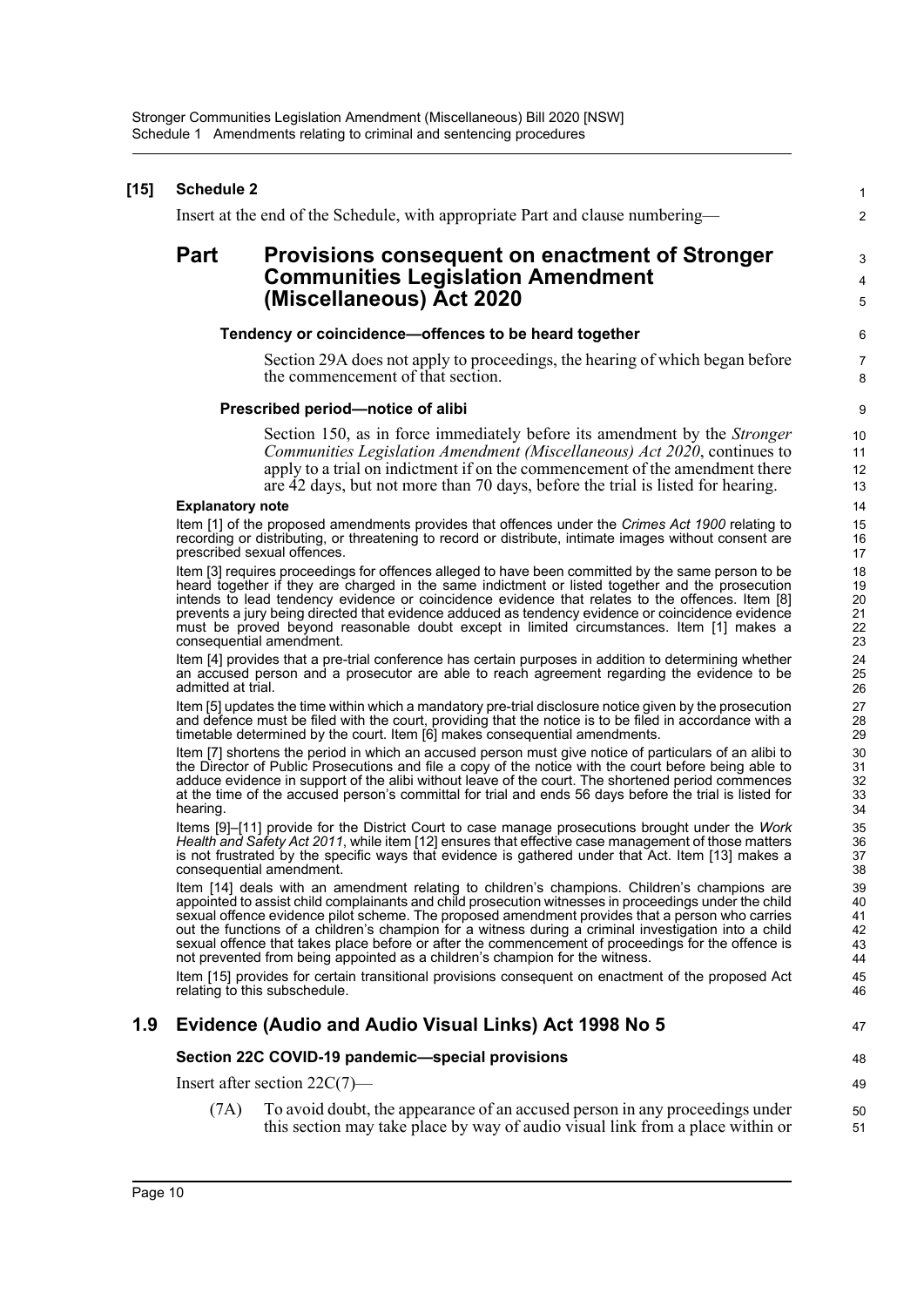an earlier day. Item [2] makes a consequential amendment.

|     | outside New South Wales, including a place outside Australia, if the court<br>directs or the parties to the proceedings consent.                                                                                                                                                                                                                                       | 1<br>$\overline{c}$                                          |
|-----|------------------------------------------------------------------------------------------------------------------------------------------------------------------------------------------------------------------------------------------------------------------------------------------------------------------------------------------------------------------------|--------------------------------------------------------------|
|     | <b>Explanatory note</b>                                                                                                                                                                                                                                                                                                                                                | 3                                                            |
|     | The proposed amendment clarifies the intent of the COVID-19 pandemic special provisions in relation<br>to the appearance of accused persons in certain proceedings. It provides that the appearance may<br>take place by way of audio visual link from a place within or outside of New South Wales if the court<br>directs or the parties to the proceedings consent. | 4<br>$\begin{array}{c} 5 \\ 6 \end{array}$<br>$\overline{7}$ |
|     | 1.10 Supreme Court Act 1970 No 52                                                                                                                                                                                                                                                                                                                                      | 8                                                            |
| [1] | Section 69A Releases on bail and custody of claimants seeking judicial review of<br>conviction or sentence                                                                                                                                                                                                                                                             | 9<br>10                                                      |
|     | Omit section 69A(5).                                                                                                                                                                                                                                                                                                                                                   | 11                                                           |
| [2] | Section 69D, heading                                                                                                                                                                                                                                                                                                                                                   | 12                                                           |
|     | Omit "or order with effect from an earlier day". Insert instead ", order or sentence".                                                                                                                                                                                                                                                                                 | 13                                                           |
| [3] | Section 69D(1)                                                                                                                                                                                                                                                                                                                                                         | 14                                                           |
|     | Omit "being the day the order is made or an earlier day".                                                                                                                                                                                                                                                                                                              | 15                                                           |
|     | Insert instead "including a day specified by reference to a future event".                                                                                                                                                                                                                                                                                             | 16                                                           |
|     | <b>Explanatory note</b>                                                                                                                                                                                                                                                                                                                                                | 17                                                           |
|     | Item [1] of the proposed amendments removes the overlap between sections $69A(5)$ and $69D(1)$ of<br>the Supreme Court Act 1970 in enabling the Supreme Court of NSW to order that the imprisonment<br>under an original sentence of imprisonment is to commence or recommence on a day specified by<br>the Court when determining judicial review applications.       | 18<br>19<br>20<br>21                                         |
|     | Item [3] enables the Court to order that a conviction, order or sentence is to commence or<br>recommence on a day specified by the Court, including a day specified by reference to a future event.<br>Currently, the Court may only make these orders with effect from the day the order is made or from                                                              | 22<br>23<br>24                                               |

25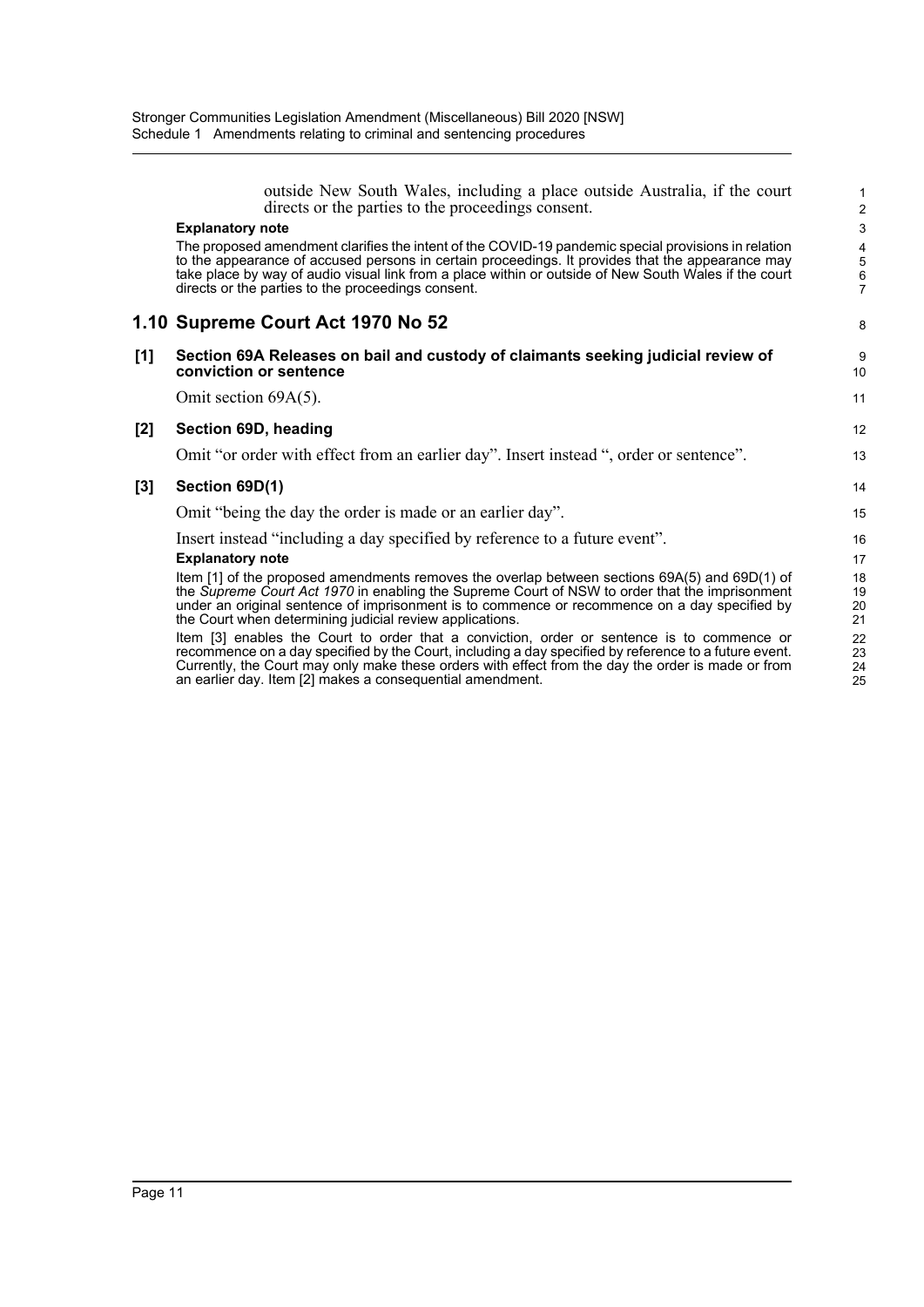<span id="page-14-0"></span>

|       | <b>Schedule 2</b> |                     | <b>Miscellaneous amendments</b>                                                                                                                                                                                                                                       | 1                    |
|-------|-------------------|---------------------|-----------------------------------------------------------------------------------------------------------------------------------------------------------------------------------------------------------------------------------------------------------------------|----------------------|
| 2.1   |                   |                     | Children and Young Persons (Care and Protection) Act 1998 No 157                                                                                                                                                                                                      | $\overline{a}$       |
| [1]   |                   | <b>Section 79E</b>  |                                                                                                                                                                                                                                                                       | 3                    |
|       |                   |                     | Insert after section 79D—                                                                                                                                                                                                                                             | 4                    |
|       | 79E               |                     | Entry to premises of prospective guardians                                                                                                                                                                                                                            | 5                    |
|       |                   | (1)                 | For the purposes of assessing a prospective guardian's suitability to be a<br>guardian, a supervising person may, with the consent of the prospective<br>guardian-                                                                                                    | 6<br>7<br>8          |
|       |                   |                     | enter and inspect the residential premises of the prospective guardian<br>(a)<br>where a child or young person is intended to reside, and                                                                                                                             | 9<br>10              |
|       |                   |                     | inspect a document or thing on the premises, and<br>(b)                                                                                                                                                                                                               | 11                   |
|       |                   |                     | interview the prospective guardian, and<br>(c)                                                                                                                                                                                                                        | 12                   |
|       |                   |                     | (d)<br>interview any other person on the premises.                                                                                                                                                                                                                    | 13                   |
|       |                   | (2)                 | An assessment of a prospective guardian's suitability extends to the<br>assessment of persons residing on the same property as the prospective<br>guardian for 3 weeks or more.                                                                                       | 14<br>15<br>16       |
|       |                   | (3)                 | In this section-                                                                                                                                                                                                                                                      | 17                   |
|       |                   |                     | reside on a property has the same meaning as in the Child Protection<br>(Working with Children) Act 2012.                                                                                                                                                             | 18<br>19             |
|       |                   |                     | supervising person means-                                                                                                                                                                                                                                             | 20                   |
|       |                   |                     | the Secretary, or<br>(a)                                                                                                                                                                                                                                              | 21                   |
|       |                   |                     | if the prospective guardian is an authorised carer—an officer or<br>(b)<br>employee of the designated agency that—                                                                                                                                                    | 22<br>23             |
|       |                   |                     | authorised the prospective guardian as an authorised carer, or<br>(i)                                                                                                                                                                                                 | 24                   |
|       |                   |                     | has supervisory responsibility for a child or young person in the<br>(ii)<br>care of the authorised carer.                                                                                                                                                            | 25<br>26             |
| $[2]$ |                   | <b>Section 134A</b> |                                                                                                                                                                                                                                                                       | 27                   |
|       |                   |                     | Insert after section 134—                                                                                                                                                                                                                                             | 28                   |
|       | 134A              | <b>Definition</b>   |                                                                                                                                                                                                                                                                       | 29                   |
|       |                   |                     | In this Part-                                                                                                                                                                                                                                                         | 30                   |
|       |                   |                     | <b>reside on a property</b> has the same meaning as in the Child Protection<br>(Working with Children) Act 2012.                                                                                                                                                      | 31<br>32             |
| $[3]$ |                   |                     | <b>Section 137 Authorised carers</b>                                                                                                                                                                                                                                  | 33                   |
|       |                   |                     | Omit section 137(4).                                                                                                                                                                                                                                                  | 34                   |
| [4]   |                   |                     | Sections 137A and 137B                                                                                                                                                                                                                                                | 35                   |
|       |                   |                     | Insert after section 137—                                                                                                                                                                                                                                             | 36                   |
|       | 137A              |                     | Entry to premises of applicants for authorisation                                                                                                                                                                                                                     | 37                   |
|       |                   | (1)                 | This section applies to the residential premises of an applicant for<br>authorisation as an authorised carer by a designated agency if the premises are<br>the place where a child or young person who will be in the care of the applicant<br>is intended to reside. | 38<br>39<br>40<br>41 |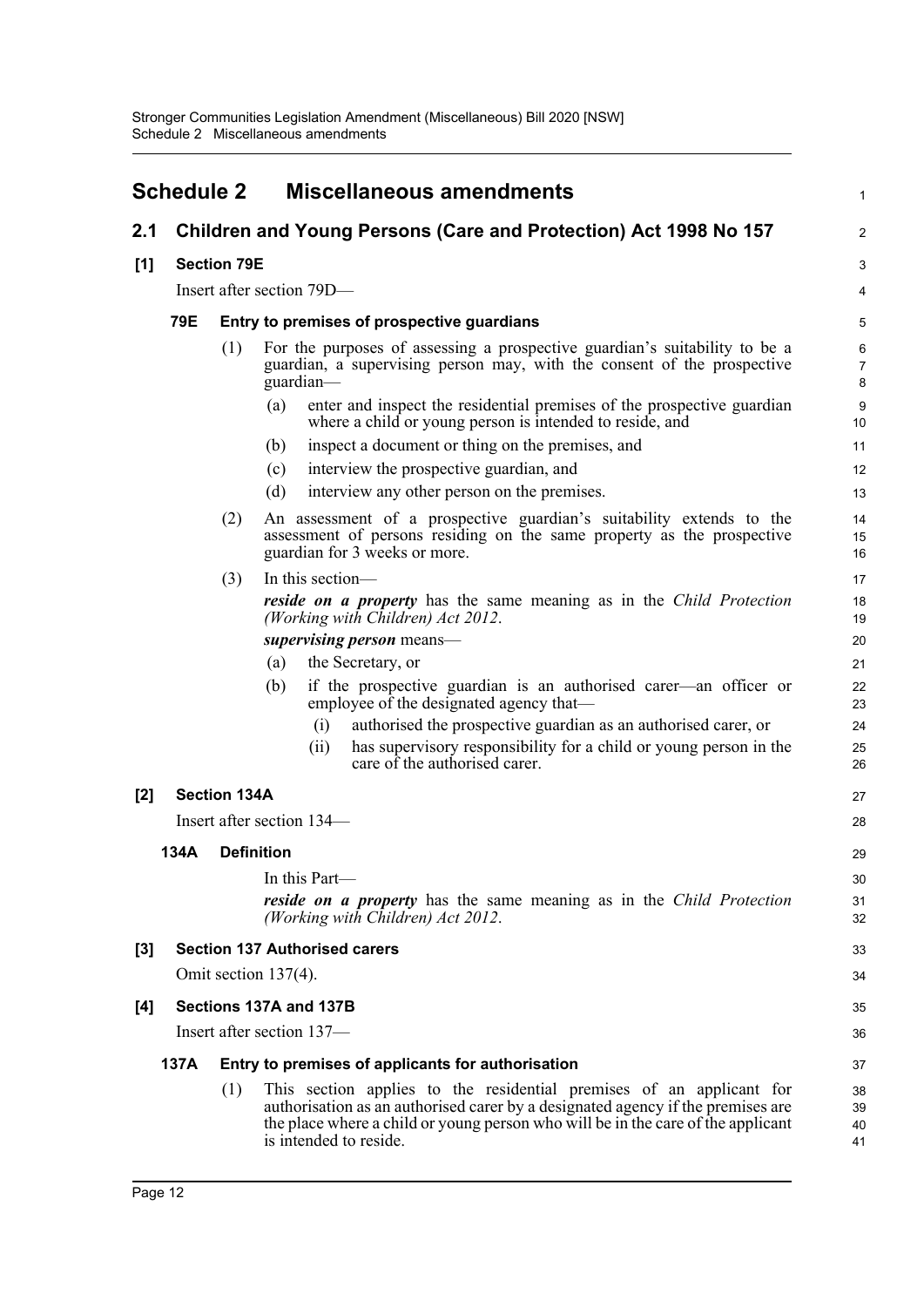|                     |      | (2)                     | For the purposes of authorisation of the applicant, a supervising person may,<br>with the consent of the applicant—                                                                                                                                                                                                                                                                                                                                                                                                                                                                                                                                                                                                                                                                                                                           | 1<br>$\overline{\mathbf{c}}$                 |  |  |  |  |
|---------------------|------|-------------------------|-----------------------------------------------------------------------------------------------------------------------------------------------------------------------------------------------------------------------------------------------------------------------------------------------------------------------------------------------------------------------------------------------------------------------------------------------------------------------------------------------------------------------------------------------------------------------------------------------------------------------------------------------------------------------------------------------------------------------------------------------------------------------------------------------------------------------------------------------|----------------------------------------------|--|--|--|--|
|                     |      |                         | enter and inspect the residential premises, and<br>(a)                                                                                                                                                                                                                                                                                                                                                                                                                                                                                                                                                                                                                                                                                                                                                                                        | 3                                            |  |  |  |  |
|                     |      |                         | inspect a document or thing on the premises, and<br>(b)                                                                                                                                                                                                                                                                                                                                                                                                                                                                                                                                                                                                                                                                                                                                                                                       | 4                                            |  |  |  |  |
|                     |      |                         | interview the applicant, and<br>(c)                                                                                                                                                                                                                                                                                                                                                                                                                                                                                                                                                                                                                                                                                                                                                                                                           | 5                                            |  |  |  |  |
|                     |      |                         | (d)<br>interview any other person on the premises.                                                                                                                                                                                                                                                                                                                                                                                                                                                                                                                                                                                                                                                                                                                                                                                            | 6                                            |  |  |  |  |
|                     |      | (3)                     | An assessment of an applicant's suitability extends to the assessment of<br>persons residing on the same property as the applicant for 3 weeks or more.                                                                                                                                                                                                                                                                                                                                                                                                                                                                                                                                                                                                                                                                                       | $\overline{7}$<br>8                          |  |  |  |  |
|                     |      | (4)                     | In this section—                                                                                                                                                                                                                                                                                                                                                                                                                                                                                                                                                                                                                                                                                                                                                                                                                              | 9                                            |  |  |  |  |
|                     |      |                         | supervising person means—                                                                                                                                                                                                                                                                                                                                                                                                                                                                                                                                                                                                                                                                                                                                                                                                                     | 10                                           |  |  |  |  |
|                     |      |                         | the Secretary, or<br>(a)                                                                                                                                                                                                                                                                                                                                                                                                                                                                                                                                                                                                                                                                                                                                                                                                                      | 11                                           |  |  |  |  |
|                     |      |                         | (b)<br>an officer or employee of the designated agency that is responsible for<br>authorising the applicant as an authorised carer.                                                                                                                                                                                                                                                                                                                                                                                                                                                                                                                                                                                                                                                                                                           | 12<br>13                                     |  |  |  |  |
|                     | 137B |                         | Entry to premises of authorised carers                                                                                                                                                                                                                                                                                                                                                                                                                                                                                                                                                                                                                                                                                                                                                                                                        | 14                                           |  |  |  |  |
|                     |      | (1)                     | This section applies to the residential premises of an authorised carer if the<br>premises are the place where a child or young person in the care of the<br>authorised carer resides or is intended to reside.                                                                                                                                                                                                                                                                                                                                                                                                                                                                                                                                                                                                                               | 15<br>16<br>17                               |  |  |  |  |
|                     |      | (2)                     | It is a condition of an authorised carer's authorisation that a supervising person<br>may, at a reasonable hour and on reasonable notice, enter and inspect the<br>premises under Chapter 15, Part 3 for the purposes of—                                                                                                                                                                                                                                                                                                                                                                                                                                                                                                                                                                                                                     | 18<br>19<br>20                               |  |  |  |  |
|                     |      |                         | assessing the suitability of the authorised carer, or<br>(a)                                                                                                                                                                                                                                                                                                                                                                                                                                                                                                                                                                                                                                                                                                                                                                                  | 21                                           |  |  |  |  |
|                     |      |                         | supervising the placement of a child or young person in the care of the<br>(b)<br>authorised carer.                                                                                                                                                                                                                                                                                                                                                                                                                                                                                                                                                                                                                                                                                                                                           | 22<br>23                                     |  |  |  |  |
|                     |      | (3)                     | The powers of entry and inspection extend to the assessment of persons<br>residing on the same property as the authorised carer for 3 weeks or more.                                                                                                                                                                                                                                                                                                                                                                                                                                                                                                                                                                                                                                                                                          | 24<br>25                                     |  |  |  |  |
|                     |      | (4)                     | In this section-                                                                                                                                                                                                                                                                                                                                                                                                                                                                                                                                                                                                                                                                                                                                                                                                                              | 26                                           |  |  |  |  |
|                     |      |                         | supervising person means—                                                                                                                                                                                                                                                                                                                                                                                                                                                                                                                                                                                                                                                                                                                                                                                                                     | 27                                           |  |  |  |  |
|                     |      |                         | the Secretary, or<br>(a)                                                                                                                                                                                                                                                                                                                                                                                                                                                                                                                                                                                                                                                                                                                                                                                                                      | 28                                           |  |  |  |  |
|                     |      |                         | an officer or employee of the designated agency that has supervisory<br>(b)<br>responsibility for a child or young person in the care of an authorised<br>carer.                                                                                                                                                                                                                                                                                                                                                                                                                                                                                                                                                                                                                                                                              | 29<br>30<br>31                               |  |  |  |  |
|                     |      |                         | Note. See the definition of <i>authorised carer</i> in section 137(1). An authorised carer<br>includes an individual provisionally authorised as an authorised carer by a designated<br>agency.                                                                                                                                                                                                                                                                                                                                                                                                                                                                                                                                                                                                                                               | 32<br>33<br>34                               |  |  |  |  |
| $\lbrack 5 \rbrack$ |      |                         | <b>Section 238 Application of Part</b>                                                                                                                                                                                                                                                                                                                                                                                                                                                                                                                                                                                                                                                                                                                                                                                                        | 35                                           |  |  |  |  |
|                     |      |                         | Insert at the end of the section-                                                                                                                                                                                                                                                                                                                                                                                                                                                                                                                                                                                                                                                                                                                                                                                                             | 36                                           |  |  |  |  |
|                     |      | (2)                     | Despite subsection (1), this Part does not apply to entry or inspection of<br>residential premises under section 79E or 137A.                                                                                                                                                                                                                                                                                                                                                                                                                                                                                                                                                                                                                                                                                                                 | 37<br>38                                     |  |  |  |  |
|                     |      | <b>Explanatory note</b> |                                                                                                                                                                                                                                                                                                                                                                                                                                                                                                                                                                                                                                                                                                                                                                                                                                               | 39                                           |  |  |  |  |
|                     |      |                         | Item [1] of the proposed amendments provides that the Secretary or, if a prospective guardian is an<br>authorised carer, an officer or employee of certain designated agencies, may, with the consent of the<br>prospective guardian, enter and inspect the prospective guardian's residential premises where a child<br>or young person subject to a guardianship order is intended to reside. The Secretary, officer or<br>employee may inspect a document or thing on the premises and interview the prospective guardian<br>or any other person on the premises. The entry and inspection must be for the purposes of assessing<br>the prospective guardian's suitability to be a guardian, including for the purposes of the assessment<br>of individuals residing on the same property as the prospective guardian for 3 weeks or more. | 40<br>41<br>42<br>43<br>44<br>45<br>46<br>47 |  |  |  |  |
|                     |      |                         |                                                                                                                                                                                                                                                                                                                                                                                                                                                                                                                                                                                                                                                                                                                                                                                                                                               |                                              |  |  |  |  |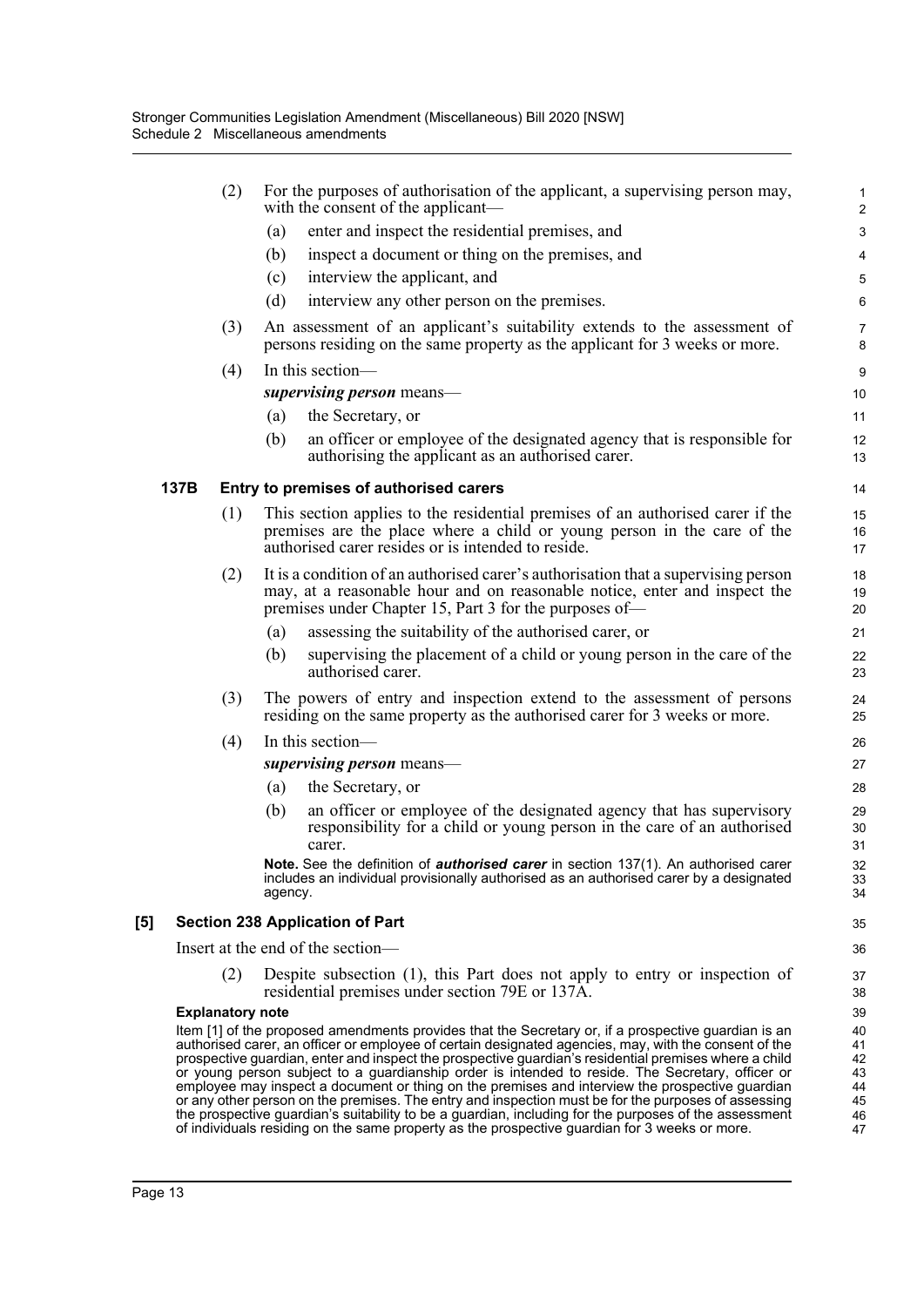Item [2] inserts a definition of *reside on a property* for the purposes of Chapter 8, Part 1 of the *Children and Young Persons (Care and Protection) Act 1998*. Item [3] makes a consequential amendment.

Item [4] provides that the Secretary or an officer or employee of certain designated agencies may, with the consent of an applicant for authorisation as an authorised carer, enter and inspect the applicant's residential premises if the premises are where a child or young person who will be in the care of the applicant is intended to reside. The Secretary, officer or employee may inspect a document or thing on the premises and interview the applicant and any other person on the premises. The entry and inspection must be for the purposes of authorising the applicant, including for the purposes of the assessment of individuals residing on the same property as the applicant for 3 weeks or more.

Item [4] also provides it is a condition of an authorised carer's authorisation that the Secretary, officer or employee, at a reasonable hour and on reasonable notice, enter and inspect the authorised carer's residential premises for the purposes of assessing the suitability of the authorised carer or supervising the placement of a child or young person in the care of the authorised carer. The powers of entry and inspection extend to the assessment of persons residing on the same property as the authorised carer for 3 weeks or more.

Item [5] provides that Chapter 15, Part 3 of the *Children and Young Persons (Care and Protection) Act 1998* does not apply to certain functions relating to the entry and inspection of residential premises.

### **2.2 Children's Guardian Act 2019 No 25**

20

#### **[1] Section 85 Registers to be kept**

Omit section 85(1)(a). Insert instead—

| (a) a register (the <i>authorised carers register</i> ) for the following— |                        |
|----------------------------------------------------------------------------|------------------------|
|                                                                            | (i) authorised carers, |
|                                                                            |                        |

(ii) applicants for authorisation as authorised carers,

|                         | (iii)                                                                         | persons who, under section 10 of the Child Protection (Working  | 26 |
|-------------------------|-------------------------------------------------------------------------------|-----------------------------------------------------------------|----|
|                         |                                                                               | with Children) Act 2012, are required to hold a working with    | 27 |
|                         |                                                                               | children check clearance because the person resides on the same | 28 |
|                         |                                                                               | property as an authorised carer for 3 weeks or more,            | 29 |
|                         | (iv)                                                                          | persons who reside on the same property as an applicant for     | 30 |
|                         |                                                                               | authorisation as an authorised carer for 3 weeks or more,       | 31 |
|                         |                                                                               |                                                                 |    |
| (b)                     |                                                                               |                                                                 | 32 |
| agraph. Insert instead— |                                                                               |                                                                 |    |
| (b)                     | a register (the <i>residential care workers register</i> ) for the following— |                                                                 | 34 |
|                         | (1)                                                                           | residential care workers,                                       | 35 |
|                         | (11)                                                                          | applicants for employment as residential care workers,          | 36 |
|                         |                                                                               |                                                                 |    |

#### **[3] Section 85(1A)**

**[2] Section 85(1)(b)**

Omit the paragrap.

Insert after section 85(1)—

(1A) The Children's Guardian, and a person prescribed by the regulations for the purposes of this section, may deal with information for the purposes of keeping a register.

#### **[4] Section 85(3)**

Insert after section 85(2)—

(3) In this section—

*deal*, with information, means collect, use or disclose information.

#### **Explanatory note**

Items [1] and [2] of the proposed amendments transfer amendments to the *Children's Guardian Act 2019* made by Schedule 1.1[12] to the *Stronger Communities Legislation Amendment (Courts and Civil) Act 2020* to the proposed Act to allow amendments relating to the residential care workers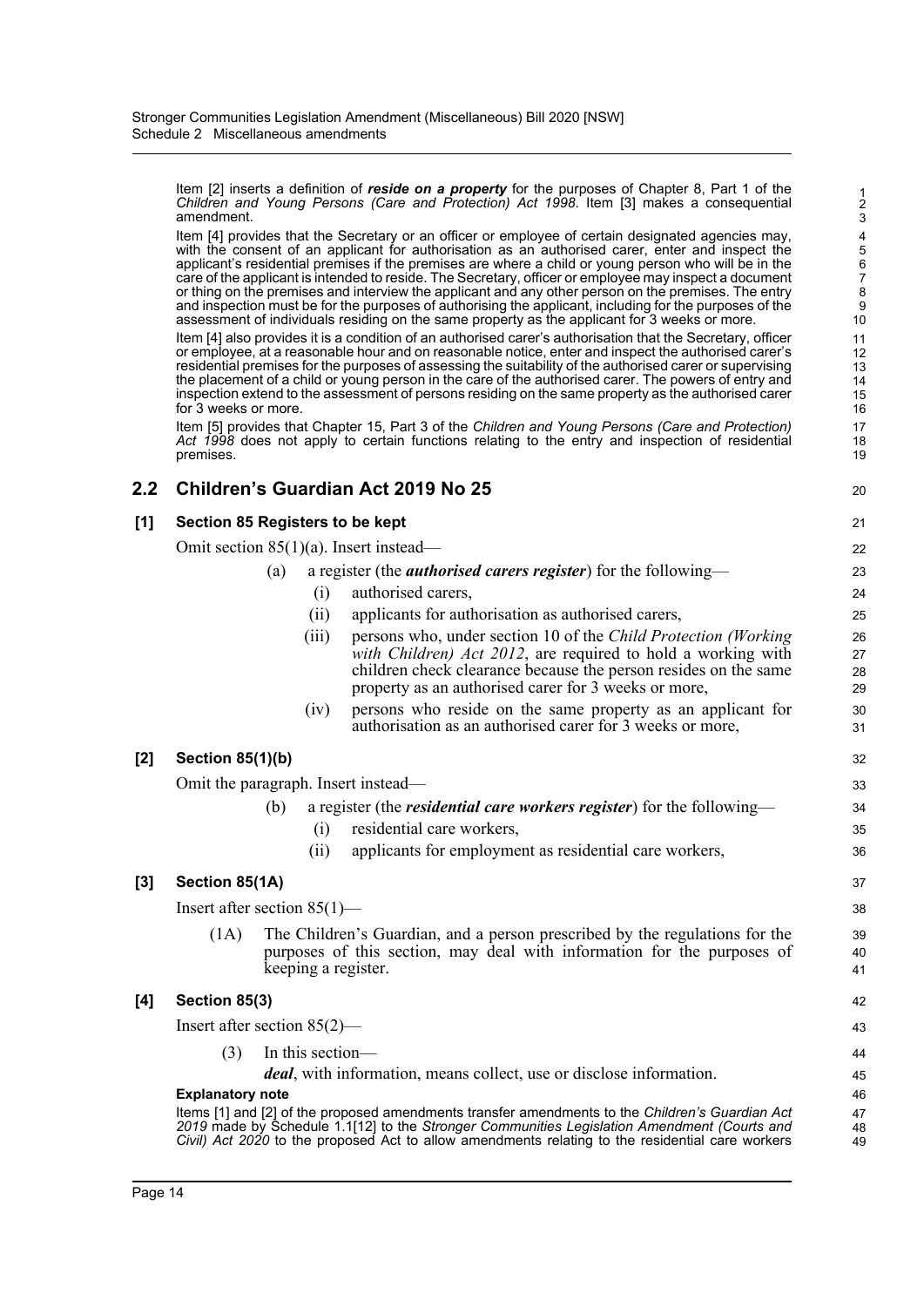|     | register to commence on the date of assent to the proposed Act. Item [1] also provides for information<br>about persons who reside on the same property as an applicant for authorisation as an authorised<br>carer to be kept on the authorised carers register.                                                                                                                                                                                                                                                                                                                                                                                                                                                                                                                                                                                                                                     | $\frac{1}{2}$<br>3                                       |
|-----|-------------------------------------------------------------------------------------------------------------------------------------------------------------------------------------------------------------------------------------------------------------------------------------------------------------------------------------------------------------------------------------------------------------------------------------------------------------------------------------------------------------------------------------------------------------------------------------------------------------------------------------------------------------------------------------------------------------------------------------------------------------------------------------------------------------------------------------------------------------------------------------------------------|----------------------------------------------------------|
|     | Items [3] and [4] enable the Children's Guardian, and a person prescribed by the regulations, to<br>collect, use or disclose information for the purposes of keeping a register.                                                                                                                                                                                                                                                                                                                                                                                                                                                                                                                                                                                                                                                                                                                      | 4<br>5                                                   |
| 2.3 | <b>Contract Cleaning Industry (Portable Long Service Leave Scheme) Act</b><br>2010 No 122                                                                                                                                                                                                                                                                                                                                                                                                                                                                                                                                                                                                                                                                                                                                                                                                             | 6<br>$\overline{7}$                                      |
|     | Section 118 Special provision for pro rata payment during COVID-19 pandemic                                                                                                                                                                                                                                                                                                                                                                                                                                                                                                                                                                                                                                                                                                                                                                                                                           | 8                                                        |
|     | Omit paragraph (b) of the definition of <i>prescribed period</i> in section 118(3).                                                                                                                                                                                                                                                                                                                                                                                                                                                                                                                                                                                                                                                                                                                                                                                                                   | 9                                                        |
|     | Insert instead—                                                                                                                                                                                                                                                                                                                                                                                                                                                                                                                                                                                                                                                                                                                                                                                                                                                                                       | 10                                                       |
|     | ending at the beginning of 26 March 2021.<br>(b)                                                                                                                                                                                                                                                                                                                                                                                                                                                                                                                                                                                                                                                                                                                                                                                                                                                      | 11                                                       |
|     | <b>Explanatory note</b><br>The proposed amendment extends to 26 March 2021 the prescribed period during which a provision,<br>enacted in response to the COVID-19 pandemic, modifies requirements relating to the entitlement of<br>a registered worker who leaves the contract cleaning industry to payment instead of long service<br>leave. The temporary provision provides that, during the prescribed period, a registered worker for the<br>contract cleaning industry who has 5 years of recognised service and who has permanently left the<br>industry is entitled to payment instead of long service leave. Ordinarily, the registered worker would<br>only be entitled to payment if 20 weeks had passed since the worker left the industry and the worker<br>had not been credited with service in the Long Service Corporation's workers register for any days<br>during that 20 weeks. | 12<br>13<br>14<br>15<br>16<br>17<br>18<br>19<br>20<br>21 |
| 2.4 | Interpretation Act 1987 No 15                                                                                                                                                                                                                                                                                                                                                                                                                                                                                                                                                                                                                                                                                                                                                                                                                                                                         | 22                                                       |
| [1] | Section 84 Power of person to modify statutory time periods                                                                                                                                                                                                                                                                                                                                                                                                                                                                                                                                                                                                                                                                                                                                                                                                                                           | 23                                                       |
|     | Omit "31 December 2020" wherever occurring in section 84(3) and (4).                                                                                                                                                                                                                                                                                                                                                                                                                                                                                                                                                                                                                                                                                                                                                                                                                                  | 24                                                       |
|     | Insert instead "26 March 2021".                                                                                                                                                                                                                                                                                                                                                                                                                                                                                                                                                                                                                                                                                                                                                                                                                                                                       | 25                                                       |
| [2] | Section 85 Regulation-making power to modify or suspend limitation and other<br>statutory time periods                                                                                                                                                                                                                                                                                                                                                                                                                                                                                                                                                                                                                                                                                                                                                                                                | 26<br>27                                                 |
|     | Omit "31 December 2020" wherever occurring in section $85(6)(b)$ and (c)(ii).                                                                                                                                                                                                                                                                                                                                                                                                                                                                                                                                                                                                                                                                                                                                                                                                                         | 28                                                       |
|     | Insert instead "26 March 2021".                                                                                                                                                                                                                                                                                                                                                                                                                                                                                                                                                                                                                                                                                                                                                                                                                                                                       | 29                                                       |
| [3] | <b>Section 89 Expiry of regulations</b>                                                                                                                                                                                                                                                                                                                                                                                                                                                                                                                                                                                                                                                                                                                                                                                                                                                               | 30                                                       |
|     | Omit "earliest". Insert instead "earlier".                                                                                                                                                                                                                                                                                                                                                                                                                                                                                                                                                                                                                                                                                                                                                                                                                                                            | 31                                                       |
| [4] | Section 89(b)                                                                                                                                                                                                                                                                                                                                                                                                                                                                                                                                                                                                                                                                                                                                                                                                                                                                                         | 32                                                       |
|     | Omit the paragraph.                                                                                                                                                                                                                                                                                                                                                                                                                                                                                                                                                                                                                                                                                                                                                                                                                                                                                   | 33                                                       |
| [5] | <b>Section 90</b>                                                                                                                                                                                                                                                                                                                                                                                                                                                                                                                                                                                                                                                                                                                                                                                                                                                                                     | 34                                                       |
|     | Omit the section. Insert instead—                                                                                                                                                                                                                                                                                                                                                                                                                                                                                                                                                                                                                                                                                                                                                                                                                                                                     | 35                                                       |
|     | 90<br><b>Repeal of Part</b>                                                                                                                                                                                                                                                                                                                                                                                                                                                                                                                                                                                                                                                                                                                                                                                                                                                                           | 36                                                       |
|     | This Part is repealed at the end of 26 March 2021.                                                                                                                                                                                                                                                                                                                                                                                                                                                                                                                                                                                                                                                                                                                                                                                                                                                    | 37                                                       |
|     | <b>Explanatory note</b><br>Part 12 of the Interpretation Act 1987, including section 90, contains special provisions relating to<br>statutory time periods, and altered arrangements for physical attendance and meetings, arising from<br>the COVID-19 pandemic. Part 12 was to be repealed on 31 December 2020 under a regulation made<br>under existing section 90(b). Item [5] of the proposed amendments extends Part 12, and the special<br>arrangements contained in the Part, until 26 March 2021 because of the ongoing nature of the<br>pandemic. Items [1]-[4] make consequential amendments.                                                                                                                                                                                                                                                                                              | 38<br>39<br>40<br>41<br>42<br>43<br>44                   |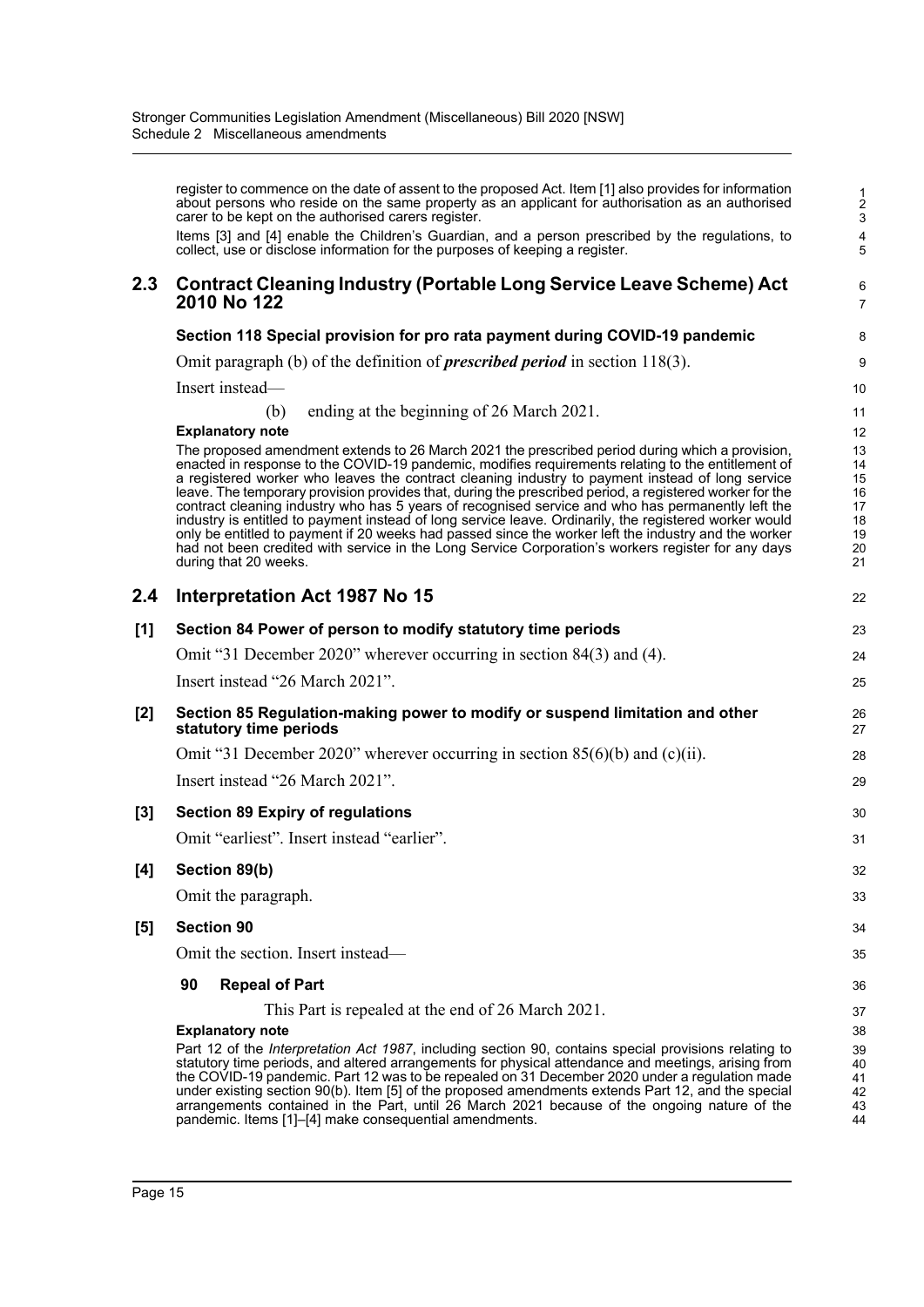| $2.5\,$ | <b>No 12</b>                                                                                                                                                                                                                                                                              | <b>Mental Health and Cognitive Impairment Forensic Provisions Act 2020</b>                                                                                                                          | 1<br>$\overline{2}$  |
|---------|-------------------------------------------------------------------------------------------------------------------------------------------------------------------------------------------------------------------------------------------------------------------------------------------|-----------------------------------------------------------------------------------------------------------------------------------------------------------------------------------------------------|----------------------|
|         |                                                                                                                                                                                                                                                                                           | <b>Schedule 3 Amendment of Acts</b>                                                                                                                                                                 | 3                    |
|         | Schedule 3.7[9].                                                                                                                                                                                                                                                                          | Omit "subsection (2)" from section $23A(8)(c)$ of the Crimes Act 1900 as inserted by                                                                                                                | 4<br>5               |
|         |                                                                                                                                                                                                                                                                                           | Insert instead "subsection (9)".                                                                                                                                                                    | 6                    |
|         | <b>Explanatory note</b>                                                                                                                                                                                                                                                                   |                                                                                                                                                                                                     | $\overline{7}$       |
|         |                                                                                                                                                                                                                                                                                           | The proposed amendment corrects a cross-reference.                                                                                                                                                  | 8                    |
| 2.6     | 2020 No 24                                                                                                                                                                                                                                                                                | <b>Stronger Communities Legislation Amendment (Courts and Civil) Act</b>                                                                                                                            | 9<br>10              |
|         |                                                                                                                                                                                                                                                                                           | <b>Schedule 1 Amendments</b>                                                                                                                                                                        | 11                   |
|         |                                                                                                                                                                                                                                                                                           | Omit Schedule 1.1[12].                                                                                                                                                                              | 12                   |
|         | <b>Explanatory note</b><br>The proposed amendment omits an amendment to the Children's Guardian Act 2019. The<br>amendment is reinserted into the proposed Act by Schedule 2.2[1] and [2] to allow the<br>commencement of the amendments to the Children's Guardian Act 2019 to be split. |                                                                                                                                                                                                     | 13<br>14<br>15<br>16 |
| 2.7     |                                                                                                                                                                                                                                                                                           | Victims Rights and Support Act 2013 No 37                                                                                                                                                           | 17                   |
| [1]     |                                                                                                                                                                                                                                                                                           | Section 46 Persons to whom financial support or recognition payment may be made                                                                                                                     | 18                   |
|         | Omit section $46(3)$ .                                                                                                                                                                                                                                                                    |                                                                                                                                                                                                     | 19                   |
| $[2]$   | Schedule 2 Savings, transitional and other provisions                                                                                                                                                                                                                                     |                                                                                                                                                                                                     |                      |
|         | Insert at the end of the Schedule, with appropriate Part and clause numbering—                                                                                                                                                                                                            |                                                                                                                                                                                                     |                      |
|         | <b>Part</b>                                                                                                                                                                                                                                                                               | Provision consequent on enactment of Stronger<br><b>Communities Legislation Amendment</b><br>(Miscellaneous) Act 2020                                                                               | 22<br>23<br>24       |
|         |                                                                                                                                                                                                                                                                                           | Payment of financial support or recognition payment                                                                                                                                                 | 25                   |
|         | (1)                                                                                                                                                                                                                                                                                       | This clause applies to a financial support or recognition payment made by the<br>Commissioner before the commencement of this clause for the purposes of<br>section 46 of this Act-                 | 26<br>27<br>28       |
|         |                                                                                                                                                                                                                                                                                           | to a person under legal incapacity, or<br>(a)                                                                                                                                                       | 29                   |
|         |                                                                                                                                                                                                                                                                                           | (b)<br>to another person who received the payment for the benefit of the person<br>under legal incapacity.                                                                                          | 30<br>31             |
|         | (2)                                                                                                                                                                                                                                                                                       | A payment to which this clause applies that would have been validly made if<br>section 46 of this Act, as amended by the amending Act, had been in force<br>when the payment was made is validated. | 32<br>33<br>34       |
|         | (3)                                                                                                                                                                                                                                                                                       | In this clause-                                                                                                                                                                                     | 35                   |
|         |                                                                                                                                                                                                                                                                                           | <b>amending Act</b> means the Stronger Communities Legislation Amendment<br>(Miscellaneous) Act 2020.                                                                                               | 36<br>37             |
|         |                                                                                                                                                                                                                                                                                           | <b>person under legal incapacity</b> has the same meaning as in the Civil Procedure<br>Act 2005.                                                                                                    | 38<br>39             |
|         | <b>Explanatory note</b>                                                                                                                                                                                                                                                                   | Item [1] of the proposed amendments enables the Commissioner of Victims Rights (the                                                                                                                 | 40<br>41             |
|         |                                                                                                                                                                                                                                                                                           | <b>Commissioner</b> ) to make payable a financial support or recognition payment approved by the                                                                                                    | 42                   |